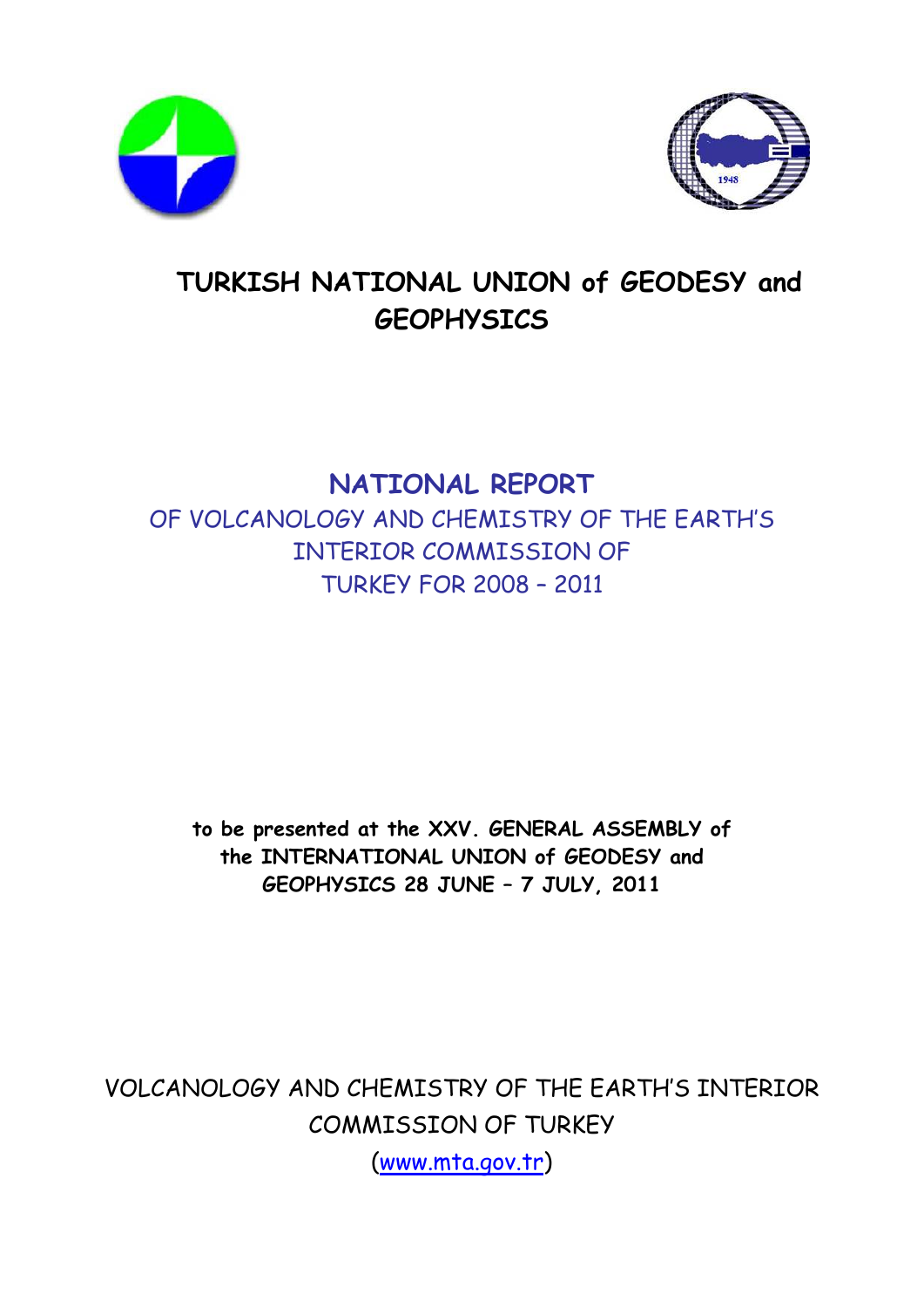## **TURKISH NATIONAL UNION of GEODESY and GEOPHYSICS**

**NATIONAL REPORT**  OF VOLCANOLOGY AND CHEMISTRY OF THE EARTH'S INTERIOR COMMISSION OF TURKEY FOR 2008 – 2011

**to be presented at the XXV. GENERAL ASSEMBLY of the INTERNATIONAL UNION of GEODESY and GEOPHYSICS JUNE 27 – JULY 8, 2011** 

VOLCANOLOGY AND CHEMISTRY OF THE EARTH'S INTERIOR COMMISION OF TURKEY **(www.mta.gov.tr)**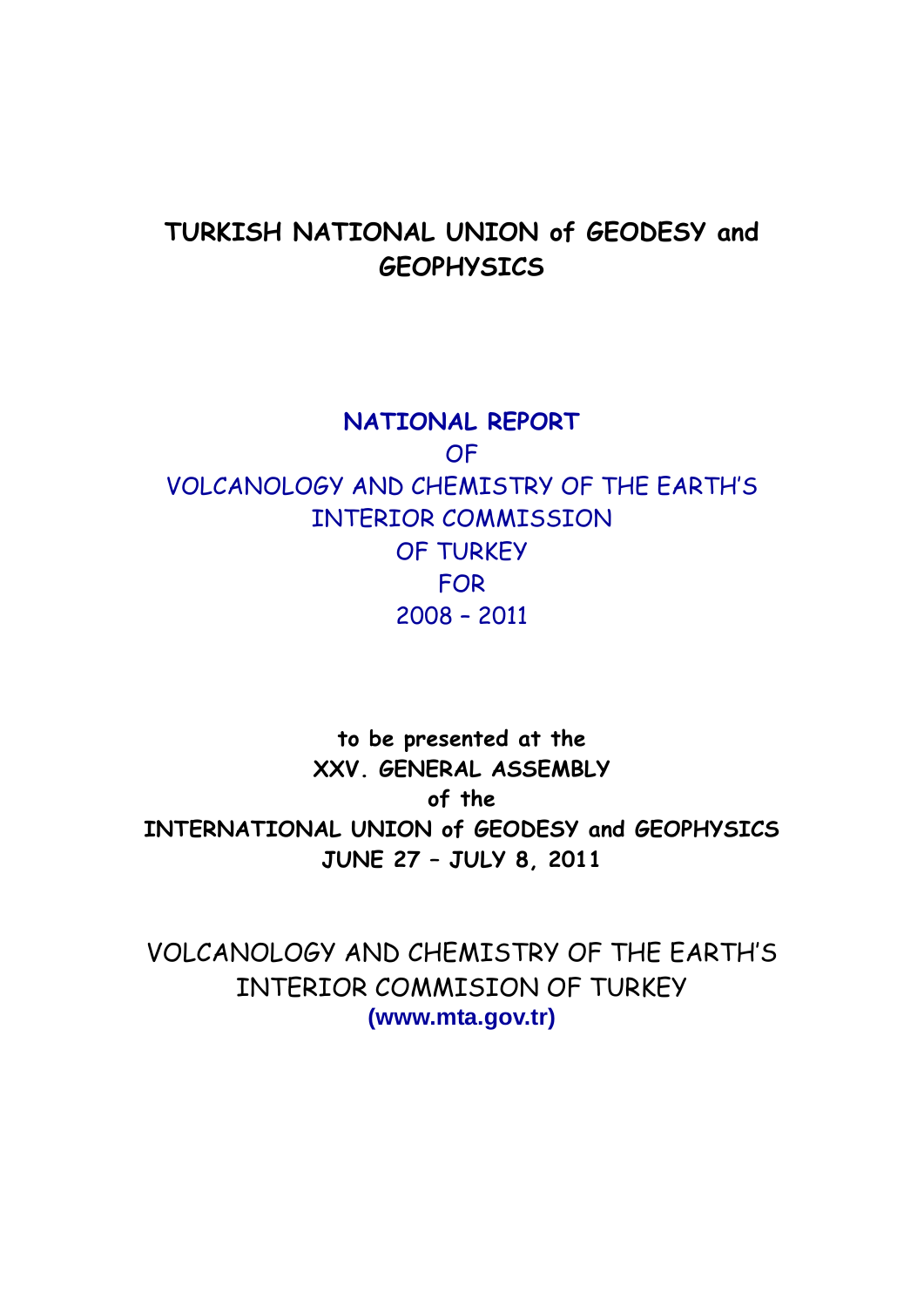### **CONTENTS**

| <b>TOPIC</b>           | <b>PAGES</b> |
|------------------------|--------------|
| <b>1. INTRODUCTION</b> |              |
| 2. PUBLICATIONS        |              |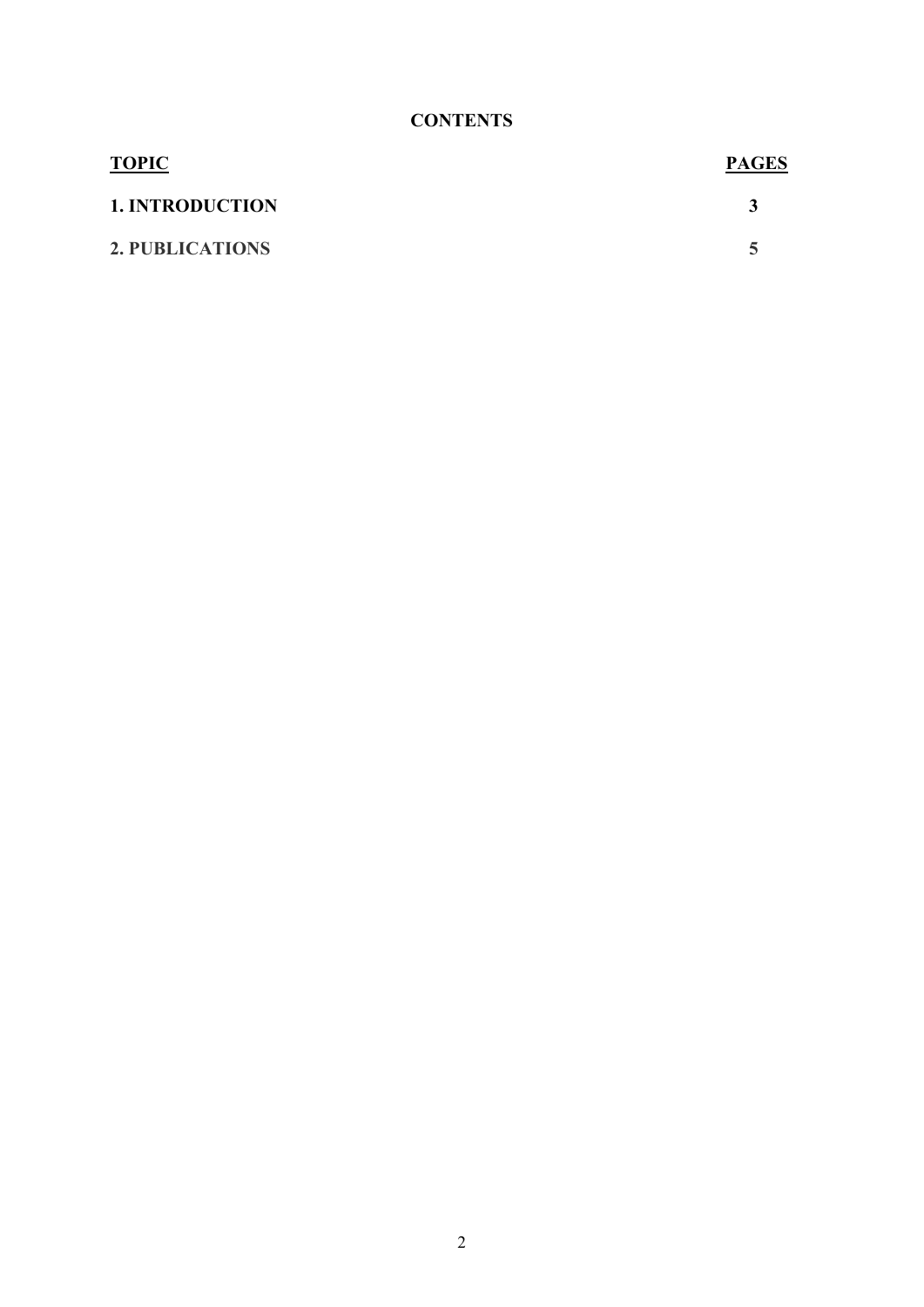### **1- INTRODUCTION**

The Turkish National Commission for Volcanology and Chemistry of the Earth's Interior (TAVCEI) had continued his work in the period between 2007-2010 on the coordination of the scientific studies on magmatology and geochemistry in Turkey.

The commission is sponsored and supported by the General Directorate of Mineral Research and Exploration (MTA), which corresponds to the Geological Survey in many countries. MTA not only provides the secretarial support but also the web-page of the Commission. The scientific efforts of the Commission are flanked by a considerable number of scientists from the Geology Departments of the leading Universities such as İstanbul Univ., İstanbul Technical Univ., Black Sea Univ., Selçuk Univ., Middle East Technical Univ., Hacettepe Univ., 9 Eylül Univ., Çukurova Univ. etc. From these about 100 scientists are actively involved in the sub-commissions and committees. A group of graduate students and young scientists are also implicated in the activities.

The main goal of the Commission is to coordinate the studies and realize databases on the geochemical analyses and geochronological age data on igneous rocks. Moreover it systematically collects the published documents on related topics and transfers information on IAVCEI-related topics via its mail-group and web-page.

Further goals of the Commission are

- 1- to organize courses, summer-schools, work-shops, symposia and congresses on related topics,
- 2- to inform the public on the volcanogenic hazards
- 3- to provide basic knowledge on the igneous processes in the Earths interior within the framework of popular science.
- 4- to coordinate the multi-disciplinal studies

The Sub-Commissions and Working Groups of TAVCEI are structured according to the popular issues in the country and include:

- 1- SC of Volcanology and Geothermal Energy
- 2- SC of Geochemistry
	- a- WG on Granitoids
	- b- WG on Ophiolites
	- c- WG on Alkaline magmatism
- 3- Isotope Geochemistry and Geochronology
	- a- WG for Data Bank of radiometric ages of plutonic rocks
	- b- WG for Data Bank of radiometric ages of volcanic rocks
- 4- Pyroclastic Deposits
- 5- Igneous Mineral Deposits
- 6- Data Bank on Geochemistry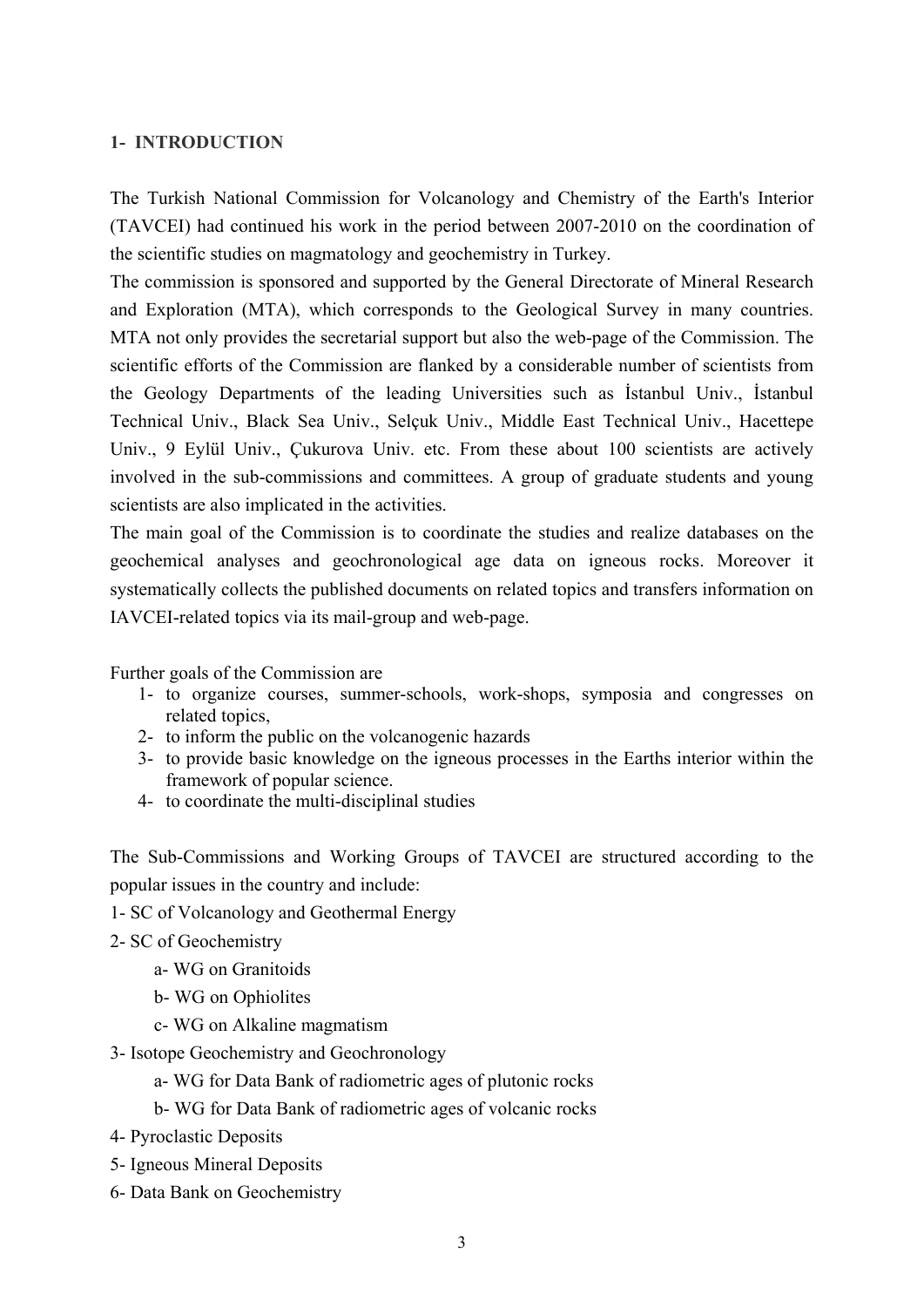- 7- Geological Heritage and Natural Monuments of igneous origin
- 8- Igneous Terminology in Turkish
- 9- WG for TAVCEI-Bulleten
- 10- WG for Documentation

In the following the Commission reports its activities and a list of related publications in the 2007-2010 interval.

Further activities of the TAVCEI can be seen on the following web-address of the Commission: **http://www.mta.gov.tr/tuvak**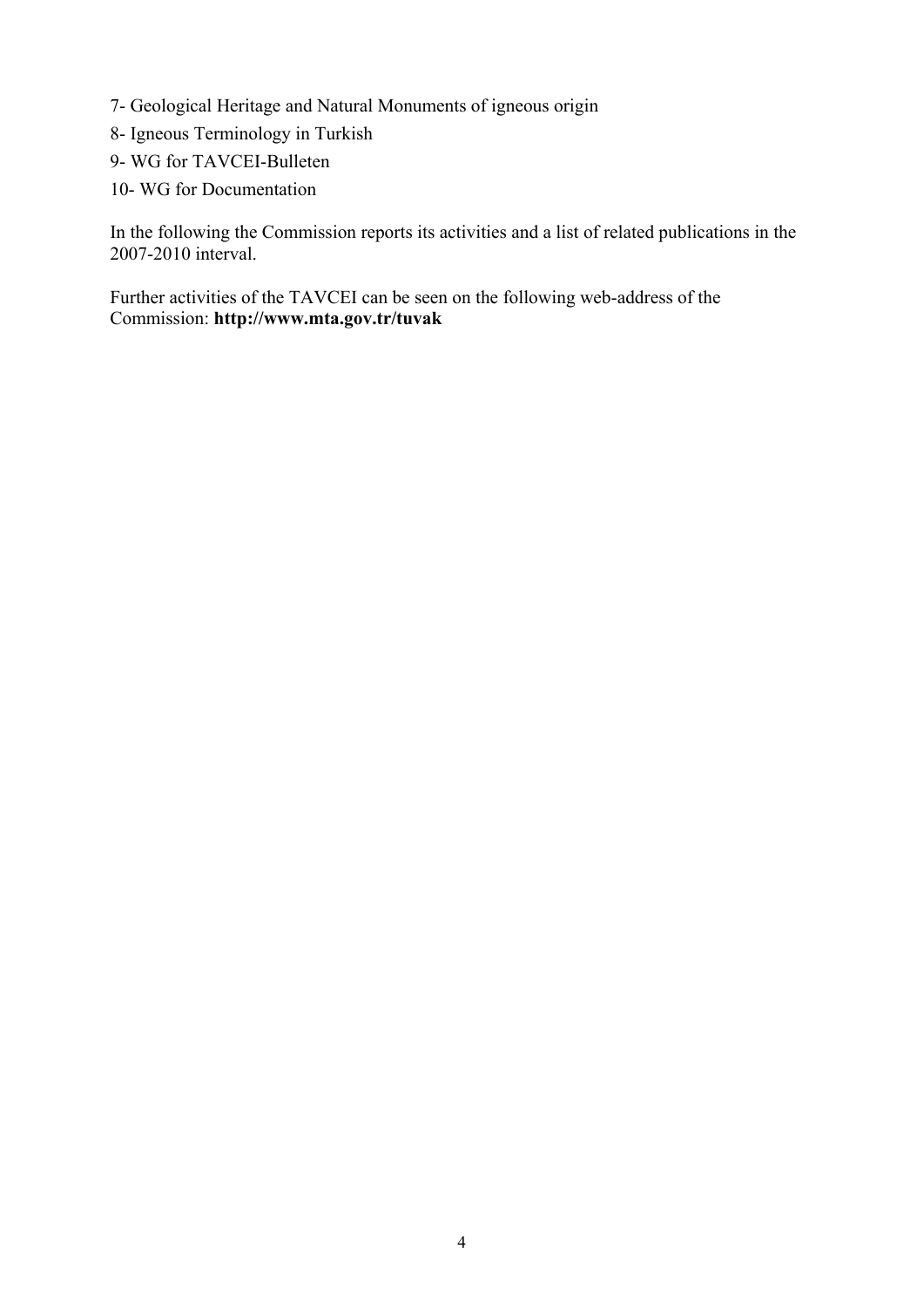#### **2- PUBLICATIONS**

- **Kaya, C., 2010**. Deep crustal structure of northwestern part of Turkey, Tectonophysics, v. 489, 1-4, p. 227-239.
- **Piper, J.D.A., Gürsoy, H., Tatar, O., Beck, M.E., Rao, A., Koçbulut, F. ve Mesci, L. 2010.** Distributed neotectonic deformation in the Anatolides of Turkey: A palaeomagnetic analysis. Tectonophysics, 488,31-50.
- **Catlos, E.J., Baker, C., Sorensen, S.S., Çemen, İ., Hançer, M., 2010.** [Geochemistry,](http://www.sciencedirect.com/science?_ob=ArticleURL&_udi=B6V72-4WGVPNS-1&_user=10&_coverDate=06%2F05%2F2010&_rdoc=9&_fmt=high&_orig=browse&_origin=browse&_zone=rslt_list_item&_srch=doc-info(%23toc%235830%232010%23995119998%232158739%23FLA%23display%23Volume)&_cdi=5830&_sort=d&_docanchor=&_ct=22&_acct=C000050221&_version=1&_urlVersion=0&_userid=10&md5=043b0a44aa2a1ada13326efd632bd501&searchtype=a)  [geochronology, and cathodoluminescence imagery of the Salihli and Turgutlu granites](http://www.sciencedirect.com/science?_ob=ArticleURL&_udi=B6V72-4WGVPNS-1&_user=10&_coverDate=06%2F05%2F2010&_rdoc=9&_fmt=high&_orig=browse&_origin=browse&_zone=rslt_list_item&_srch=doc-info(%23toc%235830%232010%23995119998%232158739%23FLA%23display%23Volume)&_cdi=5830&_sort=d&_docanchor=&_ct=22&_acct=C000050221&_version=1&_urlVersion=0&_userid=10&md5=043b0a44aa2a1ada13326efd632bd501&searchtype=a)  [\(central Menderes Massif, western Turkey\): Implications for Aegean tectonics](http://www.sciencedirect.com/science?_ob=ArticleURL&_udi=B6V72-4WGVPNS-1&_user=10&_coverDate=06%2F05%2F2010&_rdoc=9&_fmt=high&_orig=browse&_origin=browse&_zone=rslt_list_item&_srch=doc-info(%23toc%235830%232010%23995119998%232158739%23FLA%23display%23Volume)&_cdi=5830&_sort=d&_docanchor=&_ct=22&_acct=C000050221&_version=1&_urlVersion=0&_userid=10&md5=043b0a44aa2a1ada13326efd632bd501&searchtype=a), Tectonophysics, [v. 488, 1-4,](http://www.sciencedirect.com/science?_ob=PublicationURL&_tockey=%23TOC%235830%232010%23995119998%232158739%23FLA%23&_cdi=5830&_pubType=J&view=c&_auth=y&_acct=C000050221&_version=1&_urlVersion=0&_userid=10&md5=172b8b13ba11e090ffa44e5ad73418d8) 5, p.110-130.
- **Ersoy, Y.E., Helvacı, C., Sözbilir, H., 2010.** [Tectono-stratigraphic evolution of the NE–SW](http://www.sciencedirect.com/science?_ob=ArticleURL&_udi=B6V72-4Y6S7H0-1&_user=10&_coverDate=06%2F05%2F2010&_rdoc=16&_fmt=high&_orig=browse&_origin=browse&_zone=rslt_list_item&_srch=doc-info(%23toc%235830%232010%23995119998%232158739%23FLA%23display%23Volume)&_cdi=5830&_sort=d&_docanchor=&_ct=22&_acct=C000050221&_version=1&_urlVersion=0&_userid=10&md5=a6e610b4c514463eb02738375991b69e&searchtype=a)[trending superimposed Selendi basin: Implications for late Cenozoic crustal extension](http://www.sciencedirect.com/science?_ob=ArticleURL&_udi=B6V72-4Y6S7H0-1&_user=10&_coverDate=06%2F05%2F2010&_rdoc=16&_fmt=high&_orig=browse&_origin=browse&_zone=rslt_list_item&_srch=doc-info(%23toc%235830%232010%23995119998%232158739%23FLA%23display%23Volume)&_cdi=5830&_sort=d&_docanchor=&_ct=22&_acct=C000050221&_version=1&_urlVersion=0&_userid=10&md5=a6e610b4c514463eb02738375991b69e&searchtype=a)  [in Western Anatolia, Turkey,](http://www.sciencedirect.com/science?_ob=ArticleURL&_udi=B6V72-4Y6S7H0-1&_user=10&_coverDate=06%2F05%2F2010&_rdoc=16&_fmt=high&_orig=browse&_origin=browse&_zone=rslt_list_item&_srch=doc-info(%23toc%235830%232010%23995119998%232158739%23FLA%23display%23Volume)&_cdi=5830&_sort=d&_docanchor=&_ct=22&_acct=C000050221&_version=1&_urlVersion=0&_userid=10&md5=a6e610b4c514463eb02738375991b69e&searchtype=a) [Tectonophysics,](http://www.sciencedirect.com/science/journal/00401951) [v. 488, 1-4,](http://www.sciencedirect.com/science?_ob=PublicationURL&_tockey=%23TOC%235830%232010%23995119998%232158739%23FLA%23&_cdi=5830&_pubType=J&view=c&_auth=y&_acct=C000050221&_version=1&_urlVersion=0&_userid=10&md5=172b8b13ba11e090ffa44e5ad73418d8) p. 210-232.
- **Dokuz, A., Karsli, O., Chen, B. and Uysal, İ., 2010.** Sources and petrogenesis of Jurassic granitoids in the Yusufeli area, Northeastern Turkey: Implications for pre- and postcollisional lithospheric thinning of the eastern Pontides, [Tectonophysics](http://www.sciencedirect.com/science/journal/00401951), [v. 480, 1-4,](http://www.sciencedirect.com/science?_ob=PublicationURL&_tockey=%23TOC%235830%232010%23995199998%231578180%23FLA%23&_cdi=5830&_pubType=J&view=c&_auth=y&_acct=C000050221&_version=1&_urlVersion=0&_userid=10&md5=9381cfda3a164662d16a75e8fbc88573) p. 259-279.
- **Ustaömer, A., Ustaömer, T., Collins, A.S., Robertson, A.H.F., 2009.** Cadomian (Ediacaran–Cambrian) arc magmatism in the Bitlis Massif, SE Turkey: Magmatism along the developing northern margin of Gondwana, [Tectonophysics,](http://www.sciencedirect.com/science/journal/00401951) v. 473, 1-2, p. 99-112.
- **Parlak, O., Rızaoğlu, T., Bağcı, U., Karaoğlan, F. and Höck, V., 2009.** [Tectonic](http://www.sciencedirect.com/science?_ob=ArticleURL&_udi=B6V72-4T6CTHH-1&_user=10&_coverDate=07%2F20%2F2009&_rdoc=12&_fmt=high&_orig=browse&_origin=browse&_zone=rslt_list_item&_srch=doc-info(%23toc%235830%232009%23995269998%231262054%23FLA%23display%23Volume)&_cdi=5830&_sort=d&_docanchor=&_ct=17&_acct=C000050221&_version=1&_urlVersion=0&_userid=10&md5=fa07250cd252f3ceab9d316aef95cd0d&searchtype=a)  [significance of the geochemistry and petrology of ophiolites in southeast Anatolia,](http://www.sciencedirect.com/science?_ob=ArticleURL&_udi=B6V72-4T6CTHH-1&_user=10&_coverDate=07%2F20%2F2009&_rdoc=12&_fmt=high&_orig=browse&_origin=browse&_zone=rslt_list_item&_srch=doc-info(%23toc%235830%232009%23995269998%231262054%23FLA%23display%23Volume)&_cdi=5830&_sort=d&_docanchor=&_ct=17&_acct=C000050221&_version=1&_urlVersion=0&_userid=10&md5=fa07250cd252f3ceab9d316aef95cd0d&searchtype=a)  [Turkey,](http://www.sciencedirect.com/science?_ob=ArticleURL&_udi=B6V72-4T6CTHH-1&_user=10&_coverDate=07%2F20%2F2009&_rdoc=12&_fmt=high&_orig=browse&_origin=browse&_zone=rslt_list_item&_srch=doc-info(%23toc%235830%232009%23995269998%231262054%23FLA%23display%23Volume)&_cdi=5830&_sort=d&_docanchor=&_ct=17&_acct=C000050221&_version=1&_urlVersion=0&_userid=10&md5=fa07250cd252f3ceab9d316aef95cd0d&searchtype=a) [Tectonophysics](http://www.sciencedirect.com/science/journal/00401951) [v. 473, 1-2](http://www.sciencedirect.com/science?_ob=PublicationURL&_tockey=%23TOC%235830%232009%23995269998%231262054%23FLA%23&_cdi=5830&_pubType=J&view=c&_auth=y&_acct=C000050221&_version=1&_urlVersion=0&_userid=10&md5=8f896e560d224755730948eec04b00e4), p. 173-187.
- **Rızaoğlu, T., Parlak, O., Höck, V., Koller, F., Hames, W.E., Billor, Z.,2009.** [Andean-type](http://www.sciencedirect.com/science?_ob=ArticleURL&_udi=B6V72-4T8HHB7-2&_user=10&_coverDate=07%2F20%2F2009&_rdoc=13&_fmt=high&_orig=browse&_origin=browse&_zone=rslt_list_item&_srch=doc-info(%23toc%235830%232009%23995269998%231262054%23FLA%23display%23Volume)&_cdi=5830&_sort=d&_docanchor=&_ct=17&_acct=C000050221&_version=1&_urlVersion=0&_userid=10&md5=35a8dbbd3143d15ddc908c82eb50a582&searchtype=a)  [active margin formation in the eastern Taurides: Geochemical and geochronogical](http://www.sciencedirect.com/science?_ob=ArticleURL&_udi=B6V72-4T8HHB7-2&_user=10&_coverDate=07%2F20%2F2009&_rdoc=13&_fmt=high&_orig=browse&_origin=browse&_zone=rslt_list_item&_srch=doc-info(%23toc%235830%232009%23995269998%231262054%23FLA%23display%23Volume)&_cdi=5830&_sort=d&_docanchor=&_ct=17&_acct=C000050221&_version=1&_urlVersion=0&_userid=10&md5=35a8dbbd3143d15ddc908c82eb50a582&searchtype=a)  [evidence from the Baskil granitoid \(Elazı](http://www.sciencedirect.com/science?_ob=ArticleURL&_udi=B6V72-4T8HHB7-2&_user=10&_coverDate=07%2F20%2F2009&_rdoc=13&_fmt=high&_orig=browse&_origin=browse&_zone=rslt_list_item&_srch=doc-info(%23toc%235830%232009%23995269998%231262054%23FLA%23display%23Volume)&_cdi=5830&_sort=d&_docanchor=&_ct=17&_acct=C000050221&_version=1&_urlVersion=0&_userid=10&md5=35a8dbbd3143d15ddc908c82eb50a582&searchtype=a)ğ, SE Turkey), [Tectonophysics,](http://www.sciencedirect.com/science/journal/00401951) v. 473, 1-2, p.188-207.
- **Boztuğ, D., Jonckheere, R.C., Heizler, M., Ratschbacher, L., Harlavan, Y., Tichomirova, M., 2009;** [Timing of post-obduction granitoids from intrusion through cooling to](http://www.sciencedirect.com/science?_ob=ArticleURL&_udi=B6V72-4SP3SM0-2&_user=10&_coverDate=07%2F20%2F2009&_rdoc=15&_fmt=high&_orig=browse&_origin=browse&_zone=rslt_list_item&_srch=doc-info(%23toc%235830%232009%23995269998%231262054%23FLA%23display%23Volume)&_cdi=5830&_sort=d&_docanchor=&_ct=17&_acct=C000050221&_version=1&_urlVersion=0&_userid=10&md5=697e6abf7402f022b05d680b6066a675&searchtype=a)  [exhumation in central Anatolia, Turkey,](http://www.sciencedirect.com/science?_ob=ArticleURL&_udi=B6V72-4SP3SM0-2&_user=10&_coverDate=07%2F20%2F2009&_rdoc=15&_fmt=high&_orig=browse&_origin=browse&_zone=rslt_list_item&_srch=doc-info(%23toc%235830%232009%23995269998%231262054%23FLA%23display%23Volume)&_cdi=5830&_sort=d&_docanchor=&_ct=17&_acct=C000050221&_version=1&_urlVersion=0&_userid=10&md5=697e6abf7402f022b05d680b6066a675&searchtype=a) [Tectonophysics](http://www.sciencedirect.com/science/journal/00401951), v. 473, 1-2, p.223-233.
- **Gürsoy, H., Tatar, O., Piper, J.D.A., Heimann, A., Koçbulut, F., Mesci, B.L. 2009;** Palaeomagnetic study of Tertiary volcanic domains in Southern Turkey and Neogene anticlockwise rotation of the Arabian Plate, [Tectonophysics](http://www.sciencedirect.com/science/journal/00401951), [v. 465, 1-4](http://www.sciencedirect.com/science?_ob=PublicationURL&_tockey=%23TOC%235830%232009%23995349998%23908059%23FLA%23&_cdi=5830&_pubType=J&view=c&_auth=y&_acct=C000050221&_version=1&_urlVersion=0&_userid=10&md5=0ade51f1a175e83672d6f2200f8644a8),p. 114-127.
- **Bozkurt, E., Winchester, J. A., Yiğitbaş, E. and Ottley, C.J. 2008;** [Proterozoic ophiolites](http://www.sciencedirect.com/science?_ob=ArticleURL&_udi=B6V72-4SG4HHD-3&_user=10&_coverDate=12%2F01%2F2008&_rdoc=17&_fmt=high&_orig=browse&_origin=browse&_zone=rslt_list_item&_srch=doc-info(%23toc%235830%232008%23995389998%23701678%23FLA%23display%23Volume)&_cdi=5830&_sort=d&_docanchor=&_ct=29&_acct=C000050221&_version=1&_urlVersion=0&_userid=10&md5=205a32ed6009882962987418418ea885&searchtype=a)  [and mafic–ultramafic complexes marginal to the](http://www.sciencedirect.com/science?_ob=ArticleURL&_udi=B6V72-4SG4HHD-3&_user=10&_coverDate=12%2F01%2F2008&_rdoc=17&_fmt=high&_orig=browse&_origin=browse&_zone=rslt_list_item&_srch=doc-info(%23toc%235830%232008%23995389998%23701678%23FLA%23display%23Volume)&_cdi=5830&_sort=d&_docanchor=&_ct=29&_acct=C000050221&_version=1&_urlVersion=0&_userid=10&md5=205a32ed6009882962987418418ea885&searchtype=a) İstanbul Block: An exotic terrane of [Avalonian affinity in NW Turkey,](http://www.sciencedirect.com/science?_ob=ArticleURL&_udi=B6V72-4SG4HHD-3&_user=10&_coverDate=12%2F01%2F2008&_rdoc=17&_fmt=high&_orig=browse&_origin=browse&_zone=rslt_list_item&_srch=doc-info(%23toc%235830%232008%23995389998%23701678%23FLA%23display%23Volume)&_cdi=5830&_sort=d&_docanchor=&_ct=29&_acct=C000050221&_version=1&_urlVersion=0&_userid=10&md5=205a32ed6009882962987418418ea885&searchtype=a) [Tectonophysics,](http://www.sciencedirect.com/science/journal/00401951) [v. 461, 1-4,](http://www.sciencedirect.com/science?_ob=PublicationURL&_tockey=%23TOC%235830%232008%23995389998%23701678%23FLA%23&_cdi=5830&_pubType=J&view=c&_auth=y&_acct=C000050221&_version=1&_urlVersion=0&_userid=10&md5=df867c945fa2c9d75d9e9c464cef528b) p. 240-251.
- **Okay, A. I, Bozkurt, E., Satır, M., Yiğitbaş, E., Crowley, Q. G. and Shang, C.K.,2008;** [Defining the southern margin of Avalonia in the Pontides: Geochronological data from](http://www.sciencedirect.com/science?_ob=ArticleURL&_udi=B6V72-4RVVHKS-8&_user=10&_coverDate=12%2F01%2F2008&_rdoc=18&_fmt=high&_orig=browse&_origin=browse&_zone=rslt_list_item&_srch=doc-info(%23toc%235830%232008%23995389998%23701678%23FLA%23display%23Volume)&_cdi=5830&_sort=d&_docanchor=&_ct=29&_acct=C000050221&_version=1&_urlVersion=0&_userid=10&md5=18f755ac706e248bb216122f73ab2e16&searchtype=a)  [the Late Proterozoic and Ordovician granitoids from NW Turkey.](http://www.sciencedirect.com/science?_ob=ArticleURL&_udi=B6V72-4RVVHKS-8&_user=10&_coverDate=12%2F01%2F2008&_rdoc=18&_fmt=high&_orig=browse&_origin=browse&_zone=rslt_list_item&_srch=doc-info(%23toc%235830%232008%23995389998%23701678%23FLA%23display%23Volume)&_cdi=5830&_sort=d&_docanchor=&_ct=29&_acct=C000050221&_version=1&_urlVersion=0&_userid=10&md5=18f755ac706e248bb216122f73ab2e16&searchtype=a) [Tectonophysics,](http://www.sciencedirect.com/science/journal/00401951) [v.](http://www.sciencedirect.com/science?_ob=PublicationURL&_tockey=%23TOC%235830%232008%23995389998%23701678%23FLA%23&_cdi=5830&_pubType=J&view=c&_auth=y&_acct=C000050221&_version=1&_urlVersion=0&_userid=10&md5=df867c945fa2c9d75d9e9c464cef528b)  [461, 1-4](http://www.sciencedirect.com/science?_ob=PublicationURL&_tockey=%23TOC%235830%232008%23995389998%23701678%23FLA%23&_cdi=5830&_pubType=J&view=c&_auth=y&_acct=C000050221&_version=1&_urlVersion=0&_userid=10&md5=df867c945fa2c9d75d9e9c464cef528b), p. 252-264.
- **Karsli, O., Dokuz, A., Uysal, İ., Aydin, F., Chen, B., Kandemir, R., Wijbrans, J., 2010;** Relative contributions of crust and mantle to generation of Campanian high-K calcalkaline I-type granitoids in a subduction setting, with special reference to the Harşit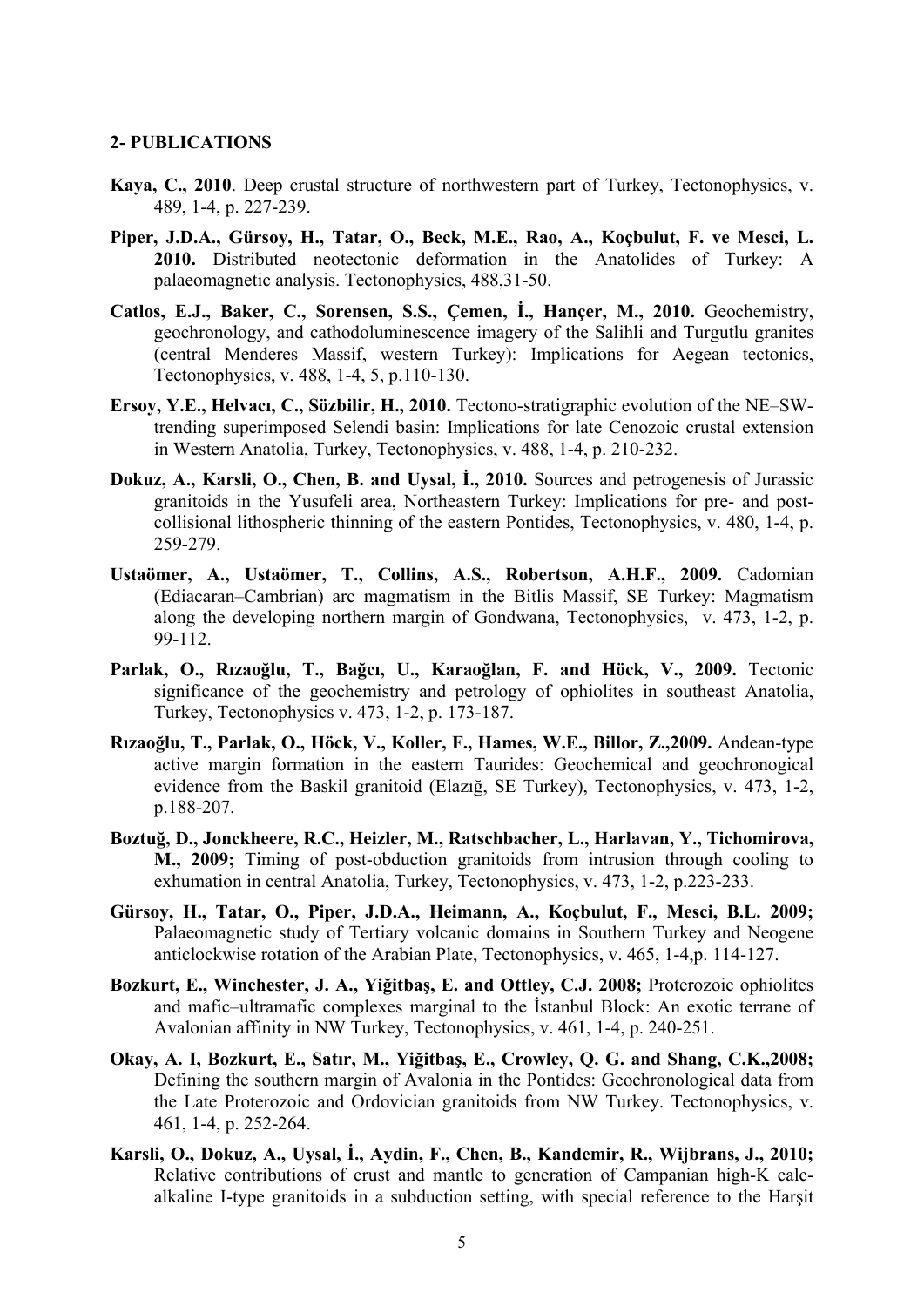Pluton, Eastern Turkey, [Contributions to Mineralogy and Petrology](http://www.springerlink.com/content/0010-7999/)[, v. 160, Number 4](http://www.springerlink.com/content/0010-7999/160/4/), p. 467-487.

- **[Uysal,](http://www.springerlink.com/content/?Author=%c4%b0brahim+Uysal) İ., [Tarkian,](http://www.springerlink.com/content/?Author=Mahmud+Tarkian) M., [Sadiklar](http://www.springerlink.com/content/?Author=M.+Burhan+Sadiklar), M. B, [Zaccarini,](http://www.springerlink.com/content/?Author=Federica+Zaccarini) F., [Meisel,](http://www.springerlink.com/content/?Author=Thomas+Meisel) T., [Garuti,](http://www.springerlink.com/content/?Author=Giorgio+Garuti) G. and [Heidrich,](http://www.springerlink.com/content/?Author=Stefanie+Heidrich) S., 2009;** Petrology of Al- and Cr-rich ophiolitic chromitites from the Muğla, SW Turkey: implications from compositionof chromite, solid inclusions of platinumgroup mineral, silicate, and base-metal mineral, and Os-isotope geochemistry, [Contributions to Mineralogy and Petrology,](http://www.springerlink.com/content/0010-7999/) [v. 158, Number 5,](http://www.springerlink.com/content/0010-7999/158/5/) p. 659-674.
- **[Aydin](http://www.springerlink.com/content/?Author=Faruk+Aydin), F., [Thompson](http://www.springerlink.com/content/?Author=Richard+M.+Thompson), R.M. [Karsli,](http://www.springerlink.com/content/?Author=Orhan+Karsli) O., [Uchida,](http://www.springerlink.com/content/?Author=Hinako+Uchida) H. [Burt](http://www.springerlink.com/content/?Author=Jason+B.+Burt), J.B. and [Downs,](http://www.springerlink.com/content/?Author=Robert+T.+Downs) R.T., 2009;** C2/c pyroxene phenocrysts from three potassic series in the Neogene alkaline volcanics, NE Turkey: their crystal chemistry with petrogenetic significance as an indicator of P–T conditions, [Contributions to Mineralogy and Petrology,](http://www.springerlink.com/content/0010-7999/) [v. 158, Number 1,](http://www.springerlink.com/content/0010-7999/158/1/) p. 131-147.
- **Karaoğlu, Ö., Helvacı, C. and Ersoy, Y., 2010;** Petrogenesis and  ${}^{40}Ar/{}^{39}Ar$  geochronology of the volcanic rocks of the Uşak-Güre basin, Western Türkiye, [Lithos,](http://www.sciencedirect.com/science/journal/00244937) [v. 119, 3-4](http://www.sciencedirect.com/science?_ob=PublicationURL&_tockey=%23TOC%235816%232010%23998809996%232418745%23FLA%23&_cdi=5816&_pubType=J&view=c&_auth=y&_acct=C000050221&_version=1&_urlVersion=0&_userid=10&md5=70bc9efb1b62e867d62208d08e7a8c20), p. 193-210.
- **Sayit, K., Göncüoglu, M. C. and Furman, T., 2010;** [Petrological reconstruction of Triassic](http://www.sciencedirect.com/science?_ob=ArticleURL&_udi=B6V6J-50S8PW5-1&_user=10&_coverDate=10%2F31%2F2010&_rdoc=23&_fmt=high&_orig=browse&_origin=browse&_zone=rslt_list_item&_srch=doc-info(%23toc%235816%232010%23998809996%232418745%23FLA%23display%23Volume)&_cdi=5816&_sort=d&_docanchor=&_ct=32&_acct=C000050221&_version=1&_urlVersion=0&_userid=10&md5=c6526b53da7ebcfaa499ea7d7c7457d9&searchtype=a)  [seamounts/oceanic islands within the Palaeotethys: Geochemical implications from the](http://www.sciencedirect.com/science?_ob=ArticleURL&_udi=B6V6J-50S8PW5-1&_user=10&_coverDate=10%2F31%2F2010&_rdoc=23&_fmt=high&_orig=browse&_origin=browse&_zone=rslt_list_item&_srch=doc-info(%23toc%235816%232010%23998809996%232418745%23FLA%23display%23Volume)&_cdi=5816&_sort=d&_docanchor=&_ct=32&_acct=C000050221&_version=1&_urlVersion=0&_userid=10&md5=c6526b53da7ebcfaa499ea7d7c7457d9&searchtype=a)  [Karakaya subduction/accretion Complex, Northern Turkey](http://www.sciencedirect.com/science?_ob=ArticleURL&_udi=B6V6J-50S8PW5-1&_user=10&_coverDate=10%2F31%2F2010&_rdoc=23&_fmt=high&_orig=browse&_origin=browse&_zone=rslt_list_item&_srch=doc-info(%23toc%235816%232010%23998809996%232418745%23FLA%23display%23Volume)&_cdi=5816&_sort=d&_docanchor=&_ct=32&_acct=C000050221&_version=1&_urlVersion=0&_userid=10&md5=c6526b53da7ebcfaa499ea7d7c7457d9&searchtype=a), [Lithos,](http://www.sciencedirect.com/science/journal/00244937) [v. 119, 3-4,](http://www.sciencedirect.com/science?_ob=PublicationURL&_tockey=%23TOC%235816%232010%23998809996%232418745%23FLA%23&_cdi=5816&_pubType=J&view=c&_auth=y&_acct=C000050221&_version=1&_urlVersion=0&_userid=10&md5=70bc9efb1b62e867d62208d08e7a8c20) p. 501- 511.
- **Çolakoğlu, A. R. and Arehart, G. B. 2010;** The petrogenesis of Sarıçimen (Çaldıran-Van) quartz monzodiorite: Implication for initiation of magmatism (Late Medial Miocene) in the east Anatolian collision zone, Turkey, [Lithos](http://www.sciencedirect.com/science/journal/00244937), [v. 119, 3-4](http://www.sciencedirect.com/science?_ob=PublicationURL&_tockey=%23TOC%235816%232010%23998809996%232418745%23FLA%23&_cdi=5816&_pubType=J&view=c&_auth=y&_acct=C000050221&_version=1&_urlVersion=0&_userid=10&md5=70bc9efb1b62e867d62208d08e7a8c20), p. 607-620.
- **Genç, Ş.C. and Tüysüz, O., 2010;** [Tectonic setting of the Jurassic bimodal magmatism in the](http://www.sciencedirect.com/science?_ob=ArticleURL&_udi=B6V6J-4YV82W6-2&_user=10&_coverDate=07%2F31%2F2010&_rdoc=8&_fmt=high&_orig=browse&_origin=browse&_zone=rslt_list_item&_srch=doc-info(%23toc%235816%232010%23998819998%232182746%23FLA%23display%23Volume)&_cdi=5816&_sort=d&_docanchor=&_ct=17&_acct=C000050221&_version=1&_urlVersion=0&_userid=10&md5=4d1d37ed4bb55e37a769c7387e8598c0&searchtype=a)  [Sakarya Zone \(Central and Western Pontides\), Northern Turkey: A geochemical and](http://www.sciencedirect.com/science?_ob=ArticleURL&_udi=B6V6J-4YV82W6-2&_user=10&_coverDate=07%2F31%2F2010&_rdoc=8&_fmt=high&_orig=browse&_origin=browse&_zone=rslt_list_item&_srch=doc-info(%23toc%235816%232010%23998819998%232182746%23FLA%23display%23Volume)&_cdi=5816&_sort=d&_docanchor=&_ct=17&_acct=C000050221&_version=1&_urlVersion=0&_userid=10&md5=4d1d37ed4bb55e37a769c7387e8598c0&searchtype=a)  [isotopic approach](http://www.sciencedirect.com/science?_ob=ArticleURL&_udi=B6V6J-4YV82W6-2&_user=10&_coverDate=07%2F31%2F2010&_rdoc=8&_fmt=high&_orig=browse&_origin=browse&_zone=rslt_list_item&_srch=doc-info(%23toc%235816%232010%23998819998%232182746%23FLA%23display%23Volume)&_cdi=5816&_sort=d&_docanchor=&_ct=17&_acct=C000050221&_version=1&_urlVersion=0&_userid=10&md5=4d1d37ed4bb55e37a769c7387e8598c0&searchtype=a), [Lithos,](http://www.sciencedirect.com/science/journal/00244937) [v. 118, 1-2,](http://www.sciencedirect.com/science?_ob=PublicationURL&_tockey=%23TOC%235816%232010%23998819998%232182746%23FLA%23&_cdi=5816&_pubType=J&view=c&_auth=y&_acct=C000050221&_version=1&_urlVersion=0&_userid=10&md5=961cb79f54c1c6d03192f7231d6c934b) p. 95-111.
- **Topuz, G., Altherr, R., Siebel, W., Schwarz, W.H., Zack, T., Hasözbek, A., Barth, M., Satır, M. and Şen, C., 2010;** Carboniferous high-potassium I-type granitoid magmatism in the Eastern Pontides: The Gümüşhane pluton (NE Turkey), [Lithos,](http://www.sciencedirect.com/science/journal/00244937) [v.](http://www.sciencedirect.com/science?_ob=PublicationURL&_tockey=%23TOC%235816%232010%23998839998%231783737%23FLA%23&_cdi=5816&_pubType=J&view=c&_auth=y&_acct=C000050221&_version=1&_urlVersion=0&_userid=10&md5=74a732116201c7316eac92496315b925)  [116, 1-2](http://www.sciencedirect.com/science?_ob=PublicationURL&_tockey=%23TOC%235816%232010%23998839998%231783737%23FLA%23&_cdi=5816&_pubType=J&view=c&_auth=y&_acct=C000050221&_version=1&_urlVersion=0&_userid=10&md5=74a732116201c7316eac92496315b925), p. 92-110.
- **Göncüoglu, M.C., Sayit, K. and Tekin,U.K., 2010;** Oceanization of the northern Neotethys: Geochemical evidence from ophiolitic melange basalts within the İzmir–Ankara suture belt, NW Turkey, [Lithos,](http://www.sciencedirect.com/science/journal/00244937) [v. 116, 1-2,](http://www.sciencedirect.com/science?_ob=PublicationURL&_tockey=%23TOC%235816%232010%23998839998%231783737%23FLA%23&_cdi=5816&_pubType=J&view=c&_auth=y&_acct=C000050221&_version=1&_urlVersion=0&_userid=10&md5=74a732116201c7316eac92496315b925) p. 175-187.
- **Caran, Ş., Çoban, H., Flower, M.F.J. Ottley, C.J. and Yılmaz, K., 2010;** Podiform chromitites and mantle peridotites of the Antalya ophiolite, Isparta Angle (SW Turkey): Implications for partial melting and melt–rock interaction in oceanic and subductionrelated settings, [Lithos](http://www.sciencedirect.com/science/journal/00244937), [v. 114, 3-4](http://www.sciencedirect.com/science?_ob=PublicationURL&_tockey=%23TOC%235816%232010%23998859996%231596131%23FLA%23&_cdi=5816&_pubType=J&view=c&_auth=y&_acct=C000050221&_version=1&_urlVersion=0&_userid=10&md5=bde9db4bf6235ebdf10cb56971d29e5a), p. 307-326.
- **Karacık, Z. and Tüysüz, O., 2010;** Petrogenesis of the Late Cretaceous Demirköy Igneous Complex in the NW Turkey: Implications for magma genesis in the Strandja Zone, [Lithos,](http://www.sciencedirect.com/science/journal/00244937) [v. 114, 3-4,](http://www.sciencedirect.com/science?_ob=PublicationURL&_tockey=%23TOC%235816%232010%23998859996%231596131%23FLA%23&_cdi=5816&_pubType=J&view=c&_auth=y&_acct=C000050221&_version=1&_urlVersion=0&_userid=10&md5=bde9db4bf6235ebdf10cb56971d29e5a) p. 369-384.
- **Karsli, O., Dokuz, A., Uysal, İ., Aydin, F., Kandemir, R. and Wijbrans, J. 2010;** Generation of the Early Cenozoic adakitic volcanism by partial melting of mafic lower crust, Eastern Turkey: Implications for crustal thickening to delamination, [Lithos](http://www.sciencedirect.com/science/journal/00244937) [v.](http://www.sciencedirect.com/science?_ob=PublicationURL&_tockey=%23TOC%235816%232010%23998859998%231577441%23FLA%23&_cdi=5816&_pubType=J&view=c&_auth=y&_acct=C000050221&_version=1&_urlVersion=0&_userid=10&md5=635b2612ab769876998fd7ba3414055b)  [114, 1-2](http://www.sciencedirect.com/science?_ob=PublicationURL&_tockey=%23TOC%235816%232010%23998859998%231577441%23FLA%23&_cdi=5816&_pubType=J&view=c&_auth=y&_acct=C000050221&_version=1&_urlVersion=0&_userid=10&md5=635b2612ab769876998fd7ba3414055b), p. 109-120.
- **Aldanmaz, E., Schmidt, M.W., Gourgaud, A. and Meisel, T., 2009;** Mid-ocean ridge and supra-subduction geochemical signatures in spinel–peridotites from the Neotethyan ophiolites in SW Turkey: Implications for upper mantle melting processes, [Lithos,](http://www.sciencedirect.com/science/journal/00244937) [v.](http://www.sciencedirect.com/science?_ob=PublicationURL&_tockey=%23TOC%235816%232009%23998869996%231560096%23FLA%23&_cdi=5816&_pubType=J&view=c&_auth=y&_acct=C000050221&_version=1&_urlVersion=0&_userid=10&md5=9978c875bc2ace00f83eeb754ac4743f)  [113, 3-4](http://www.sciencedirect.com/science?_ob=PublicationURL&_tockey=%23TOC%235816%232009%23998869996%231560096%23FLA%23&_cdi=5816&_pubType=J&view=c&_auth=y&_acct=C000050221&_version=1&_urlVersion=0&_userid=10&md5=9978c875bc2ace00f83eeb754ac4743f), p. 691-708.
- **Karsli, O., Chen, B., Uysal, İ., Aydin, F., Wijbrans, J.R. and Kandemir, R., 2008;**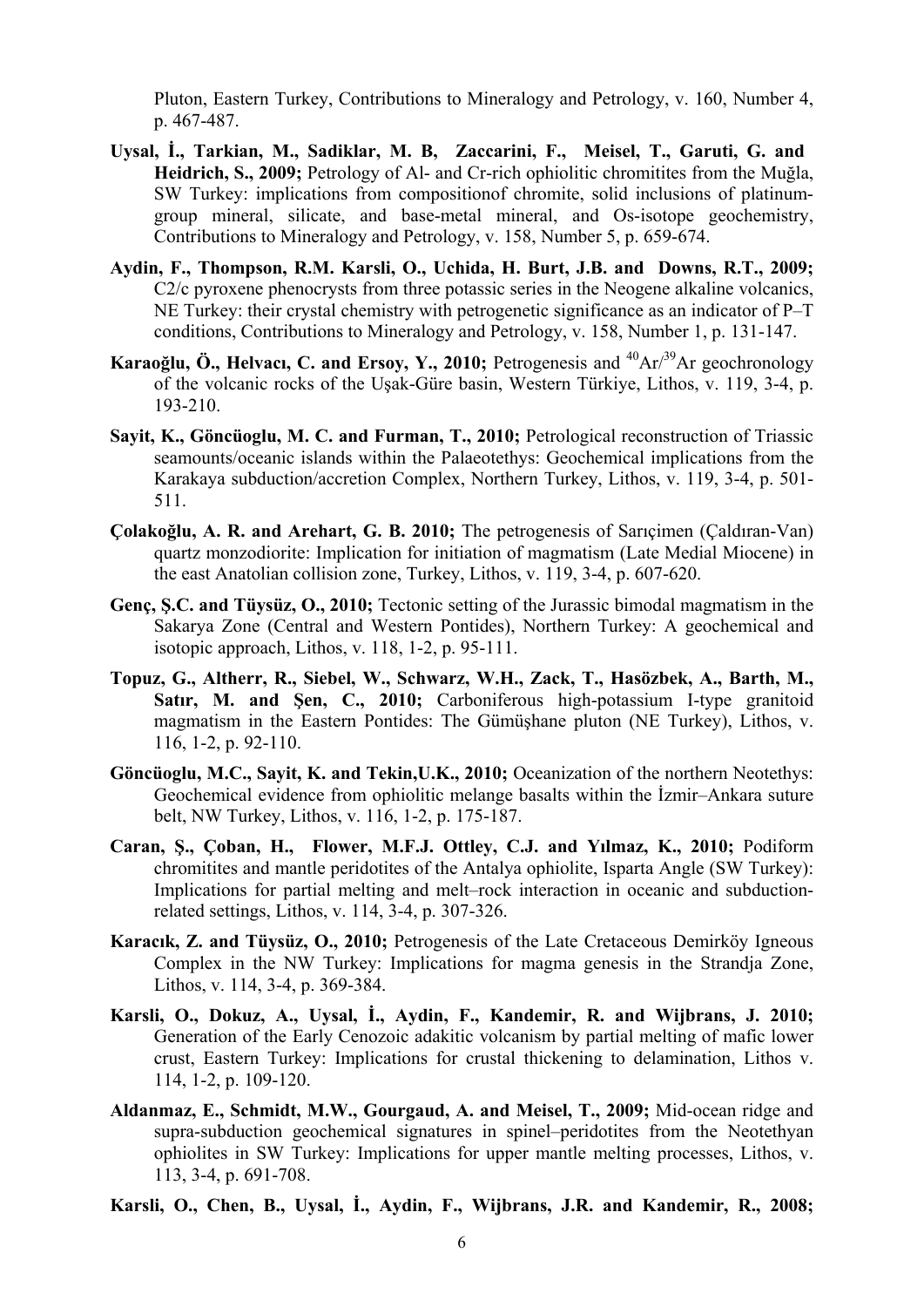Elemental and Sr–Nd–Pb isotopic geochemistry of the most recent Quaternary volcanism in the Erzincan Basin, Eastern Turkey: framework for the evaluation of basalt–lower crust interaction, [Lithos,](http://www.sciencedirect.com/science/journal/00244937) [v. 106, 1-2,](http://www.sciencedirect.com/science?_ob=PublicationURL&_tockey=%23TOC%235816%232008%23998939998%23700388%23FLA%23&_cdi=5816&_pubType=J&view=c&_auth=y&_acct=C000050221&_version=1&_urlVersion=0&_userid=10&md5=d5d16b3e154c877f5a11796e9c3bdeff) p. 55-70.

- **Aydin, F., Karsli, O. and Chen, B., 2008;** Petrogenesis of the Neogene alkaline volcanics with implications for post-collisional lithospheric thinning of the Eastern Pontides, NE Turkey, [Lithos,](http://www.sciencedirect.com/science/journal/00244937) [v. 104, 1-4,](http://www.sciencedirect.com/science?_ob=PublicationURL&_tockey=%23TOC%235816%232008%23998959998%23696228%23FLA%23&_cdi=5816&_pubType=J&view=c&_auth=y&_acct=C000050221&_version=1&_urlVersion=0&_userid=10&md5=4251b747308c1fc7a65619a5b33eb92a) p. 249-266.
- **Keskin, M., Genç, Ş.C. and Tüysüz, O., 2008;** [Petrology and geochemistry of post](http://www.sciencedirect.com/science?_ob=ArticleURL&_udi=B6V6J-4RMFP5S-2&_user=10&_coverDate=08%2F31%2F2008&_rdoc=18&_fmt=high&_orig=browse&_origin=browse&_zone=rslt_list_item&_srch=doc-info(%23toc%235816%232008%23998959998%23696228%23FLA%23display%23Volume)&_cdi=5816&_sort=d&_docanchor=&_ct=25&_acct=C000050221&_version=1&_urlVersion=0&_userid=10&md5=4780b752f2f00a439198846d78d13483&searchtype=a)[collisional Middle Eocene volcanic units in North-Central Turkey: Evidence for magma](http://www.sciencedirect.com/science?_ob=ArticleURL&_udi=B6V6J-4RMFP5S-2&_user=10&_coverDate=08%2F31%2F2008&_rdoc=18&_fmt=high&_orig=browse&_origin=browse&_zone=rslt_list_item&_srch=doc-info(%23toc%235816%232008%23998959998%23696228%23FLA%23display%23Volume)&_cdi=5816&_sort=d&_docanchor=&_ct=25&_acct=C000050221&_version=1&_urlVersion=0&_userid=10&md5=4780b752f2f00a439198846d78d13483&searchtype=a)  [generation by slab breakoff following the closure of the Northern Neotethys Ocean](http://www.sciencedirect.com/science?_ob=ArticleURL&_udi=B6V6J-4RMFP5S-2&_user=10&_coverDate=08%2F31%2F2008&_rdoc=18&_fmt=high&_orig=browse&_origin=browse&_zone=rslt_list_item&_srch=doc-info(%23toc%235816%232008%23998959998%23696228%23FLA%23display%23Volume)&_cdi=5816&_sort=d&_docanchor=&_ct=25&_acct=C000050221&_version=1&_urlVersion=0&_userid=10&md5=4780b752f2f00a439198846d78d13483&searchtype=a), [Lithos,](http://www.sciencedirect.com/science/journal/00244937) [v. 104, 1-4,](http://www.sciencedirect.com/science?_ob=PublicationURL&_tockey=%23TOC%235816%232008%23998959998%23696228%23FLA%23&_cdi=5816&_pubType=J&view=c&_auth=y&_acct=C000050221&_version=1&_urlVersion=0&_userid=10&md5=4251b747308c1fc7a65619a5b33eb92a) p. 267-305.
- **Altunkaynak, Ş. and Genç, Ş. C., 2008**; [Petrogenesis and time-progressive evolution of the](http://www.sciencedirect.com/science?_ob=ArticleURL&_udi=B6V6J-4P0KP4P-1&_user=10&_coverDate=04%2F30%2F2008&_rdoc=19&_fmt=high&_orig=browse&_origin=browse&_zone=rslt_list_item&_srch=doc-info(%23toc%235816%232008%23998979998%23684422%23FLA%23display%23Volume)&_cdi=5816&_sort=d&_docanchor=&_ct=23&_acct=C000050221&_version=1&_urlVersion=0&_userid=10&md5=b3f48783317d4d2b96972fdee86f095d&searchtype=a)  [Cenozoic continental volcanism in the Biga Peninsula, NW Anatolia \(Turkey\),](http://www.sciencedirect.com/science?_ob=ArticleURL&_udi=B6V6J-4P0KP4P-1&_user=10&_coverDate=04%2F30%2F2008&_rdoc=19&_fmt=high&_orig=browse&_origin=browse&_zone=rslt_list_item&_srch=doc-info(%23toc%235816%232008%23998979998%23684422%23FLA%23display%23Volume)&_cdi=5816&_sort=d&_docanchor=&_ct=23&_acct=C000050221&_version=1&_urlVersion=0&_userid=10&md5=b3f48783317d4d2b96972fdee86f095d&searchtype=a) [Lithos](http://www.sciencedirect.com/science/journal/00244937), [v. 102, 1-2](http://www.sciencedirect.com/science?_ob=PublicationURL&_tockey=%23TOC%235816%232008%23998979998%23684422%23FLA%23&_cdi=5816&_pubType=J&view=c&_auth=y&_acct=C000050221&_version=1&_urlVersion=0&_userid=10&md5=aec69ad2728ccbcc1e39fdbc55ad9f9f), p. 316-340.
- **Kürkcüoğlu, B., Furman, T. and Hanan, B., 2008;** [Geochemistry of post-collisional mafic](http://www.sciencedirect.com/science?_ob=ArticleURL&_udi=B6V6J-4PJ6GS0-5&_user=10&_coverDate=03%2F31%2F2008&_rdoc=14&_fmt=high&_orig=browse&_origin=browse&_zone=rslt_list_item&_srch=doc-info(%23toc%235816%232008%23998989996%23682390%23FLA%23display%23Volume)&_cdi=5816&_sort=d&_docanchor=&_ct=17&_acct=C000050221&_version=1&_urlVersion=0&_userid=10&md5=44fcd56dafb9b038f20d2d2984add52b&searchtype=a)  [lavas from the North Anatolian Fault zone, Northwestern Turkey,](http://www.sciencedirect.com/science?_ob=ArticleURL&_udi=B6V6J-4PJ6GS0-5&_user=10&_coverDate=03%2F31%2F2008&_rdoc=14&_fmt=high&_orig=browse&_origin=browse&_zone=rslt_list_item&_srch=doc-info(%23toc%235816%232008%23998989996%23682390%23FLA%23display%23Volume)&_cdi=5816&_sort=d&_docanchor=&_ct=17&_acct=C000050221&_version=1&_urlVersion=0&_userid=10&md5=44fcd56dafb9b038f20d2d2984add52b&searchtype=a) [Lithos](http://www.sciencedirect.com/science/journal/00244937), [v. 101, 3-4](http://www.sciencedirect.com/science?_ob=PublicationURL&_tockey=%23TOC%235816%232008%23998989996%23682390%23FLA%23&_cdi=5816&_pubType=J&view=c&_auth=y&_acct=C000050221&_version=1&_urlVersion=0&_userid=10&md5=f9964bb72cadfce73de69cccc70c1463), p. 416-434.
- **Elitok, Ö. and Drüppel, K., 2008;** Geochemistry and tectonic significance of metamorphic sole rocks beneath the Beyşehir–Hoyran ophiolite (SW-Turkey), [Lithos](http://www.sciencedirect.com/science/journal/00244937), [v. 100, 1-4,](http://www.sciencedirect.com/science?_ob=PublicationURL&_tockey=%23TOC%235816%232008%23998999998%23678011%23FLA%23&_cdi=5816&_pubType=J&view=c&_auth=y&_acct=C000050221&_version=1&_urlVersion=0&_userid=10&md5=8a3f37039bf6d713e3544a47f4f66d2c) p. 322-353.
- **Uysal, I.T., Feng, Y., Zhao, J., Isik, V., Nuriel, P. and Golding, S.D., 2009;** Hydrothermal  $CO<sub>2</sub>$  degassing in seismically active zones during the late Quaternary, Chemical [Geology,](http://www.sciencedirect.com/science/journal/00092541) [v. 265, 3-4,](http://www.sciencedirect.com/science?_ob=PublicationURL&_tockey=%23TOC%235799%232009%23997349996%231320078%23FLA%23&_cdi=5799&_pubType=J&view=c&_auth=y&_acct=C000050221&_version=1&_urlVersion=0&_userid=10&md5=960366e35b7f16504e3dedf642047a8d) p. 442-454.
- **Ersoy, Y., Helvacı, C., Sözbilir, H., Erkül, F. and Bozkurt, E., 2008;** A geochemical approach to Neogene–Quaternary volcanic activity of western Anatolia: An example of episodic bimodal volcanism within the Selendi Basin, Turkey, [Chemical Geology,](http://www.sciencedirect.com/science/journal/00092541) [v.](http://www.sciencedirect.com/science?_ob=PublicationURL&_tockey=%23TOC%235799%232008%23997449998%23697176%23FLA%23&_cdi=5799&_pubType=J&view=c&_auth=y&_acct=C000050221&_version=1&_urlVersion=0&_userid=10&md5=b156eead6251f7ba0e86be10de5540fa)  [255, 1-](http://www.sciencedirect.com/science?_ob=PublicationURL&_tockey=%23TOC%235799%232008%23997449998%23697176%23FLA%23&_cdi=5799&_pubType=J&view=c&_auth=y&_acct=C000050221&_version=1&_urlVersion=0&_userid=10&md5=b156eead6251f7ba0e86be10de5540fa)2, p. 265-282.
- **Mutlu, H., Güleç, N. and Hilton, D. R., 2008;** Helium–carbon relationships in geothermal fluids of western Anatolia, Turkey , [Chemical Geology](http://www.sciencedirect.com/science/journal/00092541), [v. 247, 1-2](http://www.sciencedirect.com/science?_ob=PublicationURL&_tockey=%23TOC%235799%232008%23997529998%23677721%23FLA%23&_cdi=5799&_pubType=J&view=c&_auth=y&_acct=C000050221&_version=1&_urlVersion=0&_userid=10&md5=696636a8cee343b1745a639b56ab3e33), p. 305-321.
- **Kibici, Y., İlbeyli, N., Yıldız, A. and Bağcı, M., 2010;** Geochemical constraints on the genesis of the Sarıcakaya intrusive rocks, Turkey: Late Paleozoic crustal melting in the central Sakarya Zone, [Chemie der Erde - Geochemistry,](http://www.sciencedirect.com/science/journal/00092819) [v. 70, 3,](http://www.sciencedirect.com/science?_ob=PublicationURL&_tockey=%23TOC%2318098%232010%23999299996%232245788%23FLA%23&_cdi=18098&_pubType=J&view=c&_auth=y&_acct=C000050221&_version=1&_urlVersion=0&_userid=10&md5=84c2ef13060b02be763e66e6e9121729) p. 243-256.
- **Kaygusuz, A. and Aydınçakır, E., 2009;** Mineralogy, whole-rock and Sr–Nd isotope geochemistry of mafic microgranular enclaves in Cretaceous Dagbasi granitoids, Eastern Pontides, NE Turkey: Evidence of magma mixing, mingling and chemical equilibration, [Chemie der Erde - Geochemistry](http://www.sciencedirect.com/science/journal/00092819), [v. 69, 3](http://www.sciencedirect.com/science?_ob=PublicationURL&_tockey=%23TOC%2318098%232009%23999309996%231399088%23FLA%23&_cdi=18098&_pubType=J&view=c&_auth=y&_acct=C000050221&_version=1&_urlVersion=0&_userid=10&md5=489a31342c3f3d6790e9449cc95d4e1b), p. 247-277.
- **Karadağ, M. M., Küpeli, Ş., Arık, F., Ayhan, A., Zedef, V. and Döyen, A., 2009;** [Rare](http://www.sciencedirect.com/science?_ob=ArticleURL&_udi=B7CW6-4SNPR5C-2&_user=10&_coverDate=06%2F30%2F2009&_rdoc=4&_fmt=high&_orig=browse&_origin=browse&_zone=rslt_list_item&_srch=doc-info(%23toc%2318098%232009%23999309997%231095052%23FLA%23display%23Volume)&_cdi=18098&_sort=d&_docanchor=&_ct=7&_acct=C000050221&_version=1&_urlVersion=0&_userid=10&md5=ecdd609ea1c9904d71b7bf79c75b8f7b&searchtype=a)  [earth element \(REE\) geochemistry and genetic implications of the Morta](http://www.sciencedirect.com/science?_ob=ArticleURL&_udi=B7CW6-4SNPR5C-2&_user=10&_coverDate=06%2F30%2F2009&_rdoc=4&_fmt=high&_orig=browse&_origin=browse&_zone=rslt_list_item&_srch=doc-info(%23toc%2318098%232009%23999309997%231095052%23FLA%23display%23Volume)&_cdi=18098&_sort=d&_docanchor=&_ct=7&_acct=C000050221&_version=1&_urlVersion=0&_userid=10&md5=ecdd609ea1c9904d71b7bf79c75b8f7b&searchtype=a)ş bauxite deposit (Seydiş[ehir/Konya-Southern Turkey\)](http://www.sciencedirect.com/science?_ob=ArticleURL&_udi=B7CW6-4SNPR5C-2&_user=10&_coverDate=06%2F30%2F2009&_rdoc=4&_fmt=high&_orig=browse&_origin=browse&_zone=rslt_list_item&_srch=doc-info(%23toc%2318098%232009%23999309997%231095052%23FLA%23display%23Volume)&_cdi=18098&_sort=d&_docanchor=&_ct=7&_acct=C000050221&_version=1&_urlVersion=0&_userid=10&md5=ecdd609ea1c9904d71b7bf79c75b8f7b&searchtype=a), [Chemie der Erde-Geochemistry,](http://www.sciencedirect.com/science/journal/00092819) [v. 69, 2,](http://www.sciencedirect.com/science?_ob=PublicationURL&_tockey=%23TOC%2318098%232009%23999309997%231095052%23FLA%23&_cdi=18098&_pubType=J&view=c&_auth=y&_acct=C000050221&_version=1&_urlVersion=0&_userid=10&md5=a38192753ac4997f356fea82636bb08e) p.143-159.
- **Kurt, H., Asan, K. and Ruffet, G., 2008;** The relationship between collision-related calcalkaline, and within-plate alkaline volcanism in the Karacadağ Area (Konya-Türkiye, Central Anatolia) [Chemie der Erde - Geochemistry,](http://www.sciencedirect.com/science/journal/00092819) [v. 68, 2](http://www.sciencedirect.com/science?_ob=PublicationURL&_tockey=%23TOC%2318098%232008%23999319997%23691858%23FLA%23&_cdi=18098&_pubType=J&view=c&_auth=y&_acct=C000050221&_version=1&_urlVersion=0&_userid=10&md5=f85a23841b0044e6f8325d4c3d4bd1ea), p. 155-176.
- **Yilmaz Şahin, S. 2008;** [Geochemistry of mafic microgranular enclaves in the Tamdere](http://www.sciencedirect.com/science?_ob=ArticleURL&_udi=B7CW6-4H4T61K-1&_user=10&_coverDate=04%2F30%2F2008&_rdoc=7&_fmt=high&_orig=browse&_origin=browse&_zone=rslt_list_item&_srch=doc-info(%23toc%2318098%232008%23999319998%23684461%23FLA%23display%23Volume)&_cdi=18098&_sort=d&_docanchor=&_ct=10&_acct=C000050221&_version=1&_urlVersion=0&_userid=10&md5=7b47e710fdd3586ca47b345fc742a173&searchtype=a)  [Quartz Monzonite, south of Dereli/Giresun, Eastern Pontides, Turkey](http://www.sciencedirect.com/science?_ob=ArticleURL&_udi=B7CW6-4H4T61K-1&_user=10&_coverDate=04%2F30%2F2008&_rdoc=7&_fmt=high&_orig=browse&_origin=browse&_zone=rslt_list_item&_srch=doc-info(%23toc%2318098%232008%23999319998%23684461%23FLA%23display%23Volume)&_cdi=18098&_sort=d&_docanchor=&_ct=10&_acct=C000050221&_version=1&_urlVersion=0&_userid=10&md5=7b47e710fdd3586ca47b345fc742a173&searchtype=a) [Chemie der Erde](http://www.sciencedirect.com/science/journal/00092819)  [- Geochemistry,](http://www.sciencedirect.com/science/journal/00092819) [v. 68,1,](http://www.sciencedirect.com/science?_ob=PublicationURL&_tockey=%23TOC%2318098%232008%23999319998%23684461%23FLA%23&_cdi=18098&_pubType=J&view=c&_auth=y&_acct=C000050221&_version=1&_urlVersion=0&_userid=10&md5=8e3405049a68161ac0ab226afd2f58fd) p.81-92.
- **Ekici, T., Alpaslan, M., Parlak, O., and Temel, A., 2007;** [Geochemistry of the Pliocene](http://www.sciencedirect.com/science?_ob=ArticleURL&_udi=B7CW6-4J91RBX-1&_user=10&_coverDate=10%2F25%2F2007&_rdoc=3&_fmt=high&_orig=browse&_origin=browse&_zone=rslt_list_item&_srch=doc-info(%23toc%2318098%232007%23999329996%23670271%23FLA%23display%23Volume)&_cdi=18098&_sort=d&_docanchor=&_ct=7&_acct=C000050221&_version=1&_urlVersion=0&_userid=10&md5=70cef5c44e9a9948052526af9f34b029&searchtype=a)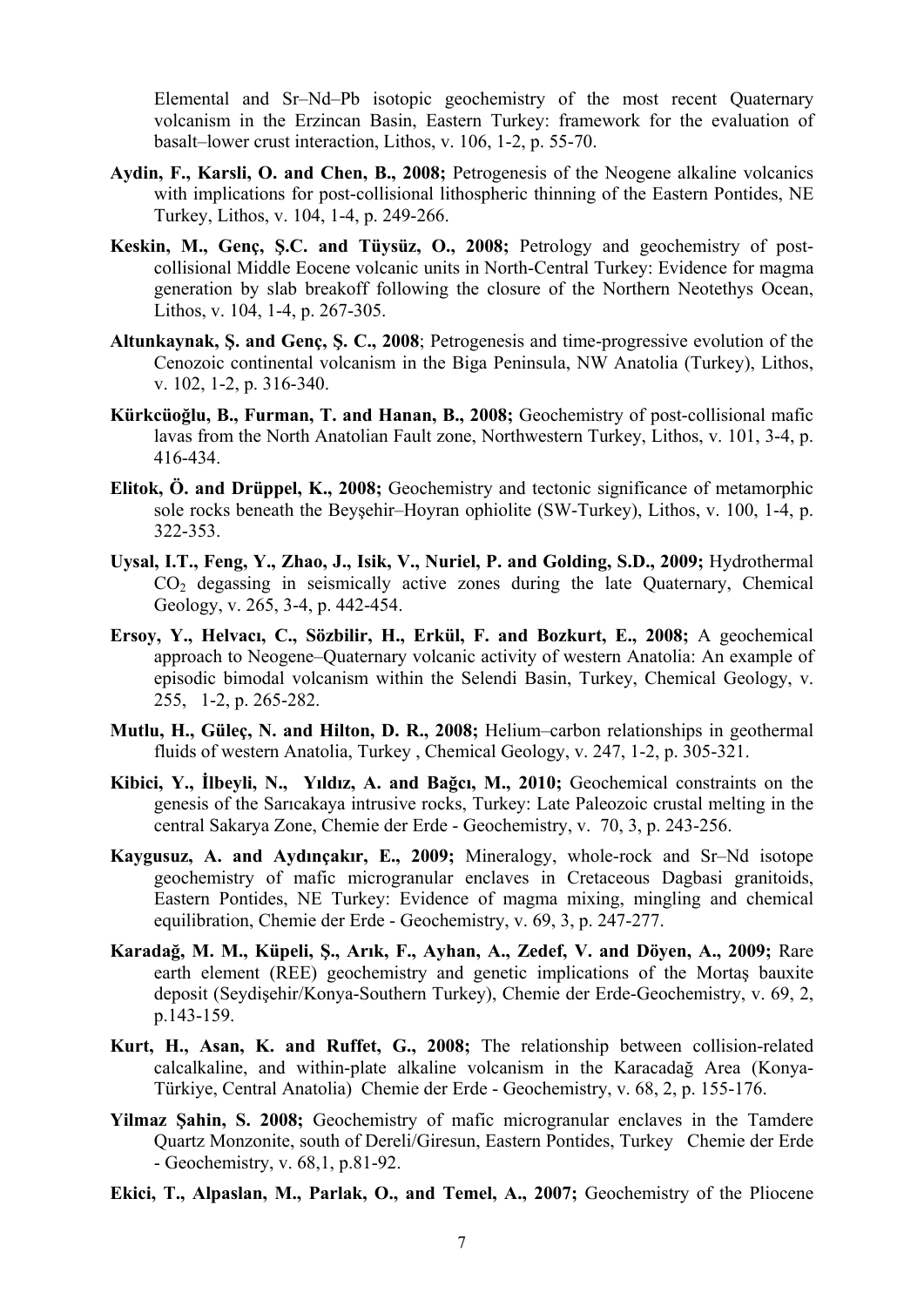[basalts erupted along the Malatya-Ovacik fault zone \(MOFZ\), eastern Anatolia, Turkey:](http://www.sciencedirect.com/science?_ob=ArticleURL&_udi=B7CW6-4J91RBX-1&_user=10&_coverDate=10%2F25%2F2007&_rdoc=3&_fmt=high&_orig=browse&_origin=browse&_zone=rslt_list_item&_srch=doc-info(%23toc%2318098%232007%23999329996%23670271%23FLA%23display%23Volume)&_cdi=18098&_sort=d&_docanchor=&_ct=7&_acct=C000050221&_version=1&_urlVersion=0&_userid=10&md5=70cef5c44e9a9948052526af9f34b029&searchtype=a)  [Implications for source characteristics and partial melting processes](http://www.sciencedirect.com/science?_ob=ArticleURL&_udi=B7CW6-4J91RBX-1&_user=10&_coverDate=10%2F25%2F2007&_rdoc=3&_fmt=high&_orig=browse&_origin=browse&_zone=rslt_list_item&_srch=doc-info(%23toc%2318098%232007%23999329996%23670271%23FLA%23display%23Volume)&_cdi=18098&_sort=d&_docanchor=&_ct=7&_acct=C000050221&_version=1&_urlVersion=0&_userid=10&md5=70cef5c44e9a9948052526af9f34b029&searchtype=a) Chemie der Erde – Geochemistry v. 67, 3, p. 201-212

- **Öner, F., Alpaslan, M., Boztuğ, D., and Kuşçu, M., 2007;** [Geochemie und Petrogenese der](http://www.sciencedirect.com/science?_ob=ArticleURL&_udi=B7CW6-4H2FY6K-1&_user=10&_coverDate=10%2F25%2F2007&_rdoc=6&_fmt=high&_orig=browse&_origin=browse&_zone=rslt_list_item&_srch=doc-info(%23toc%2318098%232007%23999329996%23670271%23FLA%23display%23Volume)&_cdi=18098&_sort=d&_docanchor=&_ct=7&_acct=C000050221&_version=1&_urlVersion=0&_userid=10&md5=3e1328d41208ab223702a05ad9a50f68&searchtype=a)  Intrusivgesteine von Ağ[ören in Ostanatolien/Türkei](http://www.sciencedirect.com/science?_ob=ArticleURL&_udi=B7CW6-4H2FY6K-1&_user=10&_coverDate=10%2F25%2F2007&_rdoc=6&_fmt=high&_orig=browse&_origin=browse&_zone=rslt_list_item&_srch=doc-info(%23toc%2318098%232007%23999329996%23670271%23FLA%23display%23Volume)&_cdi=18098&_sort=d&_docanchor=&_ct=7&_acct=C000050221&_version=1&_urlVersion=0&_userid=10&md5=3e1328d41208ab223702a05ad9a50f68&searchtype=a) Chemie der Erde – Geochemistry. V. 67, 3, p. 241-249
- **Temel, A., Yürür, T., Alıcı, P., Varol, E., Gourgaud, A., Bellon, H. and Demirbağ, H., 2010;** [Alkaline series related to Early-Middle Miocene intra-continental rifting in a](http://www.sciencedirect.com/science?_ob=ArticleURL&_udi=B6VHG-4YC1KB2-1&_user=10&_coverDate=06%2F01%2F2010&_rdoc=7&_fmt=high&_orig=browse&_origin=browse&_zone=rslt_list_item&_srch=doc-info(%23toc%236066%232010%23999619993%231890834%23FLA%23display%23Volume)&_cdi=6066&_sort=d&_docanchor=&_ct=9&_acct=C000050221&_version=1&_urlVersion=0&_userid=10&md5=eda37c7fa81f0a374a3405a473aeba13&searchtype=a)  [collision zone: An example from Polatlı, Central Anatolia, Turkey,](http://www.sciencedirect.com/science?_ob=ArticleURL&_udi=B6VHG-4YC1KB2-1&_user=10&_coverDate=06%2F01%2F2010&_rdoc=7&_fmt=high&_orig=browse&_origin=browse&_zone=rslt_list_item&_srch=doc-info(%23toc%236066%232010%23999619993%231890834%23FLA%23display%23Volume)&_cdi=6066&_sort=d&_docanchor=&_ct=9&_acct=C000050221&_version=1&_urlVersion=0&_userid=10&md5=eda37c7fa81f0a374a3405a473aeba13&searchtype=a) [Journal of Asian](http://www.sciencedirect.com/science/journal/13679120)  [Earth Sciences](http://www.sciencedirect.com/science/journal/13679120), [v. 38, 6](http://www.sciencedirect.com/science?_ob=PublicationURL&_tockey=%23TOC%236066%232010%23999619993%231890834%23FLA%23&_cdi=6066&_pubType=J&view=c&_auth=y&_acct=C000050221&_version=1&_urlVersion=0&_userid=10&md5=069638d5a6e759fe1b8f9eeeab232024), p. 289-306.
- **Kürkcüoglu, B., 2010;** Geochemistry and petrogenesis of basaltic rocks from the Develidağ volcanic complex, Central Anatolia, Turkey, [Journal of Asian Earth Sciences](http://www.sciencedirect.com/science/journal/13679120), [v. 37, 1](http://www.sciencedirect.com/science?_ob=PublicationURL&_tockey=%23TOC%236066%232010%23999629998%231515135%23FLA%23&_cdi=6066&_pubType=J&view=c&_auth=y&_acct=C000050221&_version=1&_urlVersion=0&_userid=10&md5=7b09d4e64a0c83b4df0c0e0e6ab82ff3), p. 42-51 .
- **Sarıfakıoğlu, E., Özen, H. and Hall, C., 2009;** [Petrogenesis of extension-related alkaline](http://www.sciencedirect.com/science?_ob=ArticleURL&_udi=B6VHG-4VXTSTM-1&_user=10&_coverDate=08%2F26%2F2009&_rdoc=3&_fmt=high&_orig=browse&_origin=browse&_zone=rslt_list_item&_srch=doc-info(%23toc%236066%232009%23999649993%231164110%23FLA%23display%23Volume)&_cdi=6066&_sort=d&_docanchor=&_ct=7&_acct=C000050221&_version=1&_urlVersion=0&_userid=10&md5=0d9c6c2905aa3c4896a7a9aa0afdcaf8&searchtype=a)  [volcanism in Karaburhan \(Sivrihisar–Eskisehir\), NW Anatolia, Turkey,](http://www.sciencedirect.com/science?_ob=ArticleURL&_udi=B6VHG-4VXTSTM-1&_user=10&_coverDate=08%2F26%2F2009&_rdoc=3&_fmt=high&_orig=browse&_origin=browse&_zone=rslt_list_item&_srch=doc-info(%23toc%236066%232009%23999649993%231164110%23FLA%23display%23Volume)&_cdi=6066&_sort=d&_docanchor=&_ct=7&_acct=C000050221&_version=1&_urlVersion=0&_userid=10&md5=0d9c6c2905aa3c4896a7a9aa0afdcaf8&searchtype=a) [Journal of](http://www.sciencedirect.com/science/journal/13679120)  [Asian Earth Sciences](http://www.sciencedirect.com/science/journal/13679120), [v. 35, 6](http://www.sciencedirect.com/science?_ob=PublicationURL&_tockey=%23TOC%236066%232009%23999649993%231164110%23FLA%23&_cdi=6066&_pubType=J&view=c&_auth=y&_acct=C000050221&_version=1&_urlVersion=0&_userid=10&md5=aa8ebbec73025fd7e20167df284dce52), p. 502-515.
- **Aydoğan,M. S., Çoban, H., Bozcu, M. and Akıncı, Ö., 2008;** [Geochemical and mantle-like](http://www.sciencedirect.com/science?_ob=ArticleURL&_udi=B6VHG-4N3P0BR-1&_user=10&_coverDate=07%2F15%2F2008&_rdoc=3&_fmt=high&_orig=browse&_origin=browse&_zone=rslt_list_item&_srch=doc-info(%23toc%236066%232008%23999669996%23690751%23FLA%23display%23Volume)&_cdi=6066&_sort=d&_docanchor=&_ct=10&_acct=C000050221&_version=1&_urlVersion=0&_userid=10&md5=b0314644ed95e077efc4c74794efcc9c&searchtype=a)  [isotopic \(Nd, Sr\) composition of the Baklan Granite from the Muratda](http://www.sciencedirect.com/science?_ob=ArticleURL&_udi=B6VHG-4N3P0BR-1&_user=10&_coverDate=07%2F15%2F2008&_rdoc=3&_fmt=high&_orig=browse&_origin=browse&_zone=rslt_list_item&_srch=doc-info(%23toc%236066%232008%23999669996%23690751%23FLA%23display%23Volume)&_cdi=6066&_sort=d&_docanchor=&_ct=10&_acct=C000050221&_version=1&_urlVersion=0&_userid=10&md5=b0314644ed95e077efc4c74794efcc9c&searchtype=a)ğı Region (Banaz, Uş[ak\), western Turkey: Implications for input of juvenile magmas in the source](http://www.sciencedirect.com/science?_ob=ArticleURL&_udi=B6VHG-4N3P0BR-1&_user=10&_coverDate=07%2F15%2F2008&_rdoc=3&_fmt=high&_orig=browse&_origin=browse&_zone=rslt_list_item&_srch=doc-info(%23toc%236066%232008%23999669996%23690751%23FLA%23display%23Volume)&_cdi=6066&_sort=d&_docanchor=&_ct=10&_acct=C000050221&_version=1&_urlVersion=0&_userid=10&md5=b0314644ed95e077efc4c74794efcc9c&searchtype=a)  [domains of western Anatolia Eocene–Miocene granites](http://www.sciencedirect.com/science?_ob=ArticleURL&_udi=B6VHG-4N3P0BR-1&_user=10&_coverDate=07%2F15%2F2008&_rdoc=3&_fmt=high&_orig=browse&_origin=browse&_zone=rslt_list_item&_srch=doc-info(%23toc%236066%232008%23999669996%23690751%23FLA%23display%23Volume)&_cdi=6066&_sort=d&_docanchor=&_ct=10&_acct=C000050221&_version=1&_urlVersion=0&_userid=10&md5=b0314644ed95e077efc4c74794efcc9c&searchtype=a), [Journal of Asian Earth](http://www.sciencedirect.com/science/journal/13679120)  [Sciences](http://www.sciencedirect.com/science/journal/13679120), [v. 33, 3-4](http://www.sciencedirect.com/science?_ob=PublicationURL&_tockey=%23TOC%236066%232008%23999669996%23690751%23FLA%23&_cdi=6066&_pubType=J&view=c&_auth=y&_acct=C000050221&_version=1&_urlVersion=0&_userid=10&md5=26442bec1ab5d18ce4aa4f09c7bd3ccf), p. 155-176.
- **Kürüm, S., Önal, A., Boztuğ, D., Spell, T. and Arslan, M., 2008;**  ${}^{40}Ar/{}^{39}Ar$  age and [geochemistry of the post-collisional Miocene Yamada](http://www.sciencedirect.com/science?_ob=ArticleURL&_udi=B6VHG-4RGFD6S-1&_user=10&_coverDate=07%2F15%2F2008&_rdoc=7&_fmt=high&_orig=browse&_origin=browse&_zone=rslt_list_item&_srch=doc-info(%23toc%236066%232008%23999669996%23690751%23FLA%23display%23Volume)&_cdi=6066&_sort=d&_docanchor=&_ct=10&_acct=C000050221&_version=1&_urlVersion=0&_userid=10&md5=5d37e096b3e696372c7135e217f83866&searchtype=a)ğ volcanics in the Arapkir area [\(Malatya Province\), eastern Anatolia, Turkey](http://www.sciencedirect.com/science?_ob=ArticleURL&_udi=B6VHG-4RGFD6S-1&_user=10&_coverDate=07%2F15%2F2008&_rdoc=7&_fmt=high&_orig=browse&_origin=browse&_zone=rslt_list_item&_srch=doc-info(%23toc%236066%232008%23999669996%23690751%23FLA%23display%23Volume)&_cdi=6066&_sort=d&_docanchor=&_ct=10&_acct=C000050221&_version=1&_urlVersion=0&_userid=10&md5=5d37e096b3e696372c7135e217f83866&searchtype=a), [Journal of Asian Earth Sciences](http://www.sciencedirect.com/science/journal/13679120), [v. 33,](http://www.sciencedirect.com/science?_ob=PublicationURL&_tockey=%23TOC%236066%232008%23999669996%23690751%23FLA%23&_cdi=6066&_pubType=J&view=c&_auth=y&_acct=C000050221&_version=1&_urlVersion=0&_userid=10&md5=26442bec1ab5d18ce4aa4f09c7bd3ccf)  [3-4](http://www.sciencedirect.com/science?_ob=PublicationURL&_tockey=%23TOC%236066%232008%23999669996%23690751%23FLA%23&_cdi=6066&_pubType=J&view=c&_auth=y&_acct=C000050221&_version=1&_urlVersion=0&_userid=10&md5=26442bec1ab5d18ce4aa4f09c7bd3ccf), p. 229-251.
- **Temizel, İ. and Arslan, M., 2008;** [Petrology and geochemistry of Tertiary volcanic rocks](http://www.sciencedirect.com/science?_ob=ArticleURL&_udi=B6VHG-4PCPFR4-2&_user=10&_coverDate=01%2F10%2F2008&_rdoc=7&_fmt=high&_orig=browse&_origin=browse&_zone=rslt_list_item&_srch=doc-info(%23toc%236066%232008%23999689995%23678642%23FLA%23display%23Volume)&_cdi=6066&_sort=d&_docanchor=&_ct=15&_acct=C000050221&_version=1&_urlVersion=0&_userid=10&md5=91c6981e8fdc76bf7cc83ea26240c337&searchtype=a)  from the İ[kizce \(Ordu\) area, NE Turkey: Implications for the evolution of the eastern](http://www.sciencedirect.com/science?_ob=ArticleURL&_udi=B6VHG-4PCPFR4-2&_user=10&_coverDate=01%2F10%2F2008&_rdoc=7&_fmt=high&_orig=browse&_origin=browse&_zone=rslt_list_item&_srch=doc-info(%23toc%236066%232008%23999689995%23678642%23FLA%23display%23Volume)&_cdi=6066&_sort=d&_docanchor=&_ct=15&_acct=C000050221&_version=1&_urlVersion=0&_userid=10&md5=91c6981e8fdc76bf7cc83ea26240c337&searchtype=a)  [Pontide paleo-magmatic arc,](http://www.sciencedirect.com/science?_ob=ArticleURL&_udi=B6VHG-4PCPFR4-2&_user=10&_coverDate=01%2F10%2F2008&_rdoc=7&_fmt=high&_orig=browse&_origin=browse&_zone=rslt_list_item&_srch=doc-info(%23toc%236066%232008%23999689995%23678642%23FLA%23display%23Volume)&_cdi=6066&_sort=d&_docanchor=&_ct=15&_acct=C000050221&_version=1&_urlVersion=0&_userid=10&md5=91c6981e8fdc76bf7cc83ea26240c337&searchtype=a) [Journal of Asian Earth Sciences](http://www.sciencedirect.com/science/journal/13679120), [v. 31, 4-6](http://www.sciencedirect.com/science?_ob=PublicationURL&_tockey=%23TOC%236066%232008%23999689995%23678642%23FLA%23&_cdi=6066&_pubType=J&view=c&_auth=y&_acct=C000050221&_version=1&_urlVersion=0&_userid=10&md5=e013b1c10be9216dc72e45e5ab39a4d7), p. 439-463.
- **Varol, E., Temel, A., Gourgaud, A., and Bellon, H., 2007;** [Early Miocene adakite-like](http://www.sciencedirect.com/science?_ob=ArticleURL&_udi=B6VHG-4NCJCYV-1&_user=10&_coverDate=07%2F01%2F2007&_rdoc=4&_fmt=high&_orig=browse&_origin=browse&_zone=rslt_list_item&_srch=doc-info(%23toc%236066%232007%23999699994%23661883%23FLA%23display%23Volume)&_cdi=6066&_sort=d&_docanchor=&_ct=9&_acct=C000050221&_version=1&_urlVersion=0&_userid=10&md5=968f75877b5bca7658dbef68182c0116&searchtype=a)  [volcanism in the Balkuyumcu region, central Anatolia, Turkey: Petrology and](http://www.sciencedirect.com/science?_ob=ArticleURL&_udi=B6VHG-4NCJCYV-1&_user=10&_coverDate=07%2F01%2F2007&_rdoc=4&_fmt=high&_orig=browse&_origin=browse&_zone=rslt_list_item&_srch=doc-info(%23toc%236066%232007%23999699994%23661883%23FLA%23display%23Volume)&_cdi=6066&_sort=d&_docanchor=&_ct=9&_acct=C000050221&_version=1&_urlVersion=0&_userid=10&md5=968f75877b5bca7658dbef68182c0116&searchtype=a)  [geochemistry](http://www.sciencedirect.com/science?_ob=ArticleURL&_udi=B6VHG-4NCJCYV-1&_user=10&_coverDate=07%2F01%2F2007&_rdoc=4&_fmt=high&_orig=browse&_origin=browse&_zone=rslt_list_item&_srch=doc-info(%23toc%236066%232007%23999699994%23661883%23FLA%23display%23Volume)&_cdi=6066&_sort=d&_docanchor=&_ct=9&_acct=C000050221&_version=1&_urlVersion=0&_userid=10&md5=968f75877b5bca7658dbef68182c0116&searchtype=a) Journal of Asian Earth Sciences v. 30, 5-6, p. 613-628
- **Gökce,A. and Bozkaya, G., 2007;** [Lead and sulfur isotopic studies of the barite–galena](http://www.sciencedirect.com/science?_ob=ArticleURL&_udi=B6VHG-4M63RXV-1&_user=10&_coverDate=04%2F01%2F2007&_rdoc=5&_fmt=high&_orig=browse&_origin=browse&_zone=rslt_list_item&_srch=doc-info(%23toc%236066%232007%23999699998%23647891%23FLA%23display%23Volume)&_cdi=6066&_sort=d&_docanchor=&_ct=19&_acct=C000050221&_version=1&_urlVersion=0&_userid=10&md5=af7b52b6376a17dbf89769fe4c7d61d8&searchtype=a)  [deposits in the Karalar area \(Gazipa](http://www.sciencedirect.com/science?_ob=ArticleURL&_udi=B6VHG-4M63RXV-1&_user=10&_coverDate=04%2F01%2F2007&_rdoc=5&_fmt=high&_orig=browse&_origin=browse&_zone=rslt_list_item&_srch=doc-info(%23toc%236066%232007%23999699998%23647891%23FLA%23display%23Volume)&_cdi=6066&_sort=d&_docanchor=&_ct=19&_acct=C000050221&_version=1&_urlVersion=0&_userid=10&md5=af7b52b6376a17dbf89769fe4c7d61d8&searchtype=a)şa–Antalya), Southern Turkey Journal of Asian Earth Sciences v. 30, 1, p. 53-62
- **Küpeli, Ş., 2010;** [Trace and rare-earth element behaviors during alteration and mineralization](http://www.sciencedirect.com/science?_ob=ArticleURL&_udi=B6VCP-4YWXSBX-1&_user=10&_coverDate=06%2F30%2F2010&_rdoc=2&_fmt=high&_orig=browse&_origin=browse&_zone=rslt_list_item&_srch=doc-info(%23toc%235960%232010%23998949996%232194774%23FLA%23display%23Volume)&_cdi=5960&_sort=d&_docanchor=&_ct=9&_acct=C000050221&_version=1&_urlVersion=0&_userid=10&md5=610478d17d7ca17bd571bed89459421b&searchtype=a)  [in the Attepe iron deposits \(Feke-Adana, southern Turkey\),](http://www.sciencedirect.com/science?_ob=ArticleURL&_udi=B6VCP-4YWXSBX-1&_user=10&_coverDate=06%2F30%2F2010&_rdoc=2&_fmt=high&_orig=browse&_origin=browse&_zone=rslt_list_item&_srch=doc-info(%23toc%235960%232010%23998949996%232194774%23FLA%23display%23Volume)&_cdi=5960&_sort=d&_docanchor=&_ct=9&_acct=C000050221&_version=1&_urlVersion=0&_userid=10&md5=610478d17d7ca17bd571bed89459421b&searchtype=a) [Journal of Geochemical](http://www.sciencedirect.com/science/journal/03756742)  [Exploration,](http://www.sciencedirect.com/science/journal/03756742) [v. 105, 3,](http://www.sciencedirect.com/science?_ob=PublicationURL&_tockey=%23TOC%235960%232010%23998949996%232194774%23FLA%23&_cdi=5960&_pubType=J&view=c&_auth=y&_acct=C000050221&_version=1&_urlVersion=0&_userid=10&md5=c6703ca5ea7c3579804f0bdc051e73a2) p. 51-74.
- **Karakaya, N., 2009;** [REE and HFS element behaviour in the alteration facies of the Erenler](http://www.sciencedirect.com/science?_ob=ArticleURL&_udi=B6VCP-4T2S8NB-2&_user=10&_coverDate=05%2F31%2F2009&_rdoc=7&_fmt=high&_orig=browse&_origin=browse&_zone=rslt_list_item&_srch=doc-info(%23toc%235960%232009%23998989997%231027057%23FLA%23display%23Volume)&_cdi=5960&_sort=d&_docanchor=&_ct=7&_acct=C000050221&_version=1&_urlVersion=0&_userid=10&md5=cfa4adb662b29169275a9d551d313317&searchtype=a)  Dağ[ı Volcanics \(Konya, Turkey\) and kaolinite occurrence](http://www.sciencedirect.com/science?_ob=ArticleURL&_udi=B6VCP-4T2S8NB-2&_user=10&_coverDate=05%2F31%2F2009&_rdoc=7&_fmt=high&_orig=browse&_origin=browse&_zone=rslt_list_item&_srch=doc-info(%23toc%235960%232009%23998989997%231027057%23FLA%23display%23Volume)&_cdi=5960&_sort=d&_docanchor=&_ct=7&_acct=C000050221&_version=1&_urlVersion=0&_userid=10&md5=cfa4adb662b29169275a9d551d313317&searchtype=a), [Journal of Geochemical](http://www.sciencedirect.com/science/journal/03756742)  [Exploration,](http://www.sciencedirect.com/science/journal/03756742) [v. 101, 2,](http://www.sciencedirect.com/science?_ob=PublicationURL&_tockey=%23TOC%235960%232009%23998989997%231027057%23FLA%23&_cdi=5960&_pubType=J&view=c&_auth=y&_acct=C000050221&_version=1&_urlVersion=0&_userid=10&md5=0cfff97913d196bd954b55ff058e8944) p. 185-208.
- **Ersoy, E.Y., Helvacı, C., Palmer, M.R., 2010;** [Mantle source characteristics and melting](http://www.sciencedirect.com/science?_ob=ArticleURL&_udi=B6VCS-50TRX5N-2&_user=10&_coverDate=12%2F01%2F2010&_rdoc=8&_fmt=high&_orig=browse&_origin=browse&_zone=rslt_list_item&_srch=doc-info(%23toc%235962%232010%23998019998%232678756%23FLA%23display%23Volume)&_cdi=5962&_sort=d&_docanchor=&_ct=19&_acct=C000050221&_version=1&_urlVersion=0&_userid=10&md5=db29dbb2b3c5656dec0ca32c3dd0d781&searchtype=a)  [models for the early-middle Miocene mafic volcanism in Western Anatolia:](http://www.sciencedirect.com/science?_ob=ArticleURL&_udi=B6VCS-50TRX5N-2&_user=10&_coverDate=12%2F01%2F2010&_rdoc=8&_fmt=high&_orig=browse&_origin=browse&_zone=rslt_list_item&_srch=doc-info(%23toc%235962%232010%23998019998%232678756%23FLA%23display%23Volume)&_cdi=5962&_sort=d&_docanchor=&_ct=19&_acct=C000050221&_version=1&_urlVersion=0&_userid=10&md5=db29dbb2b3c5656dec0ca32c3dd0d781&searchtype=a)  [Implications for enrichment processes of mantle lithosphere and origin of K-rich](http://www.sciencedirect.com/science?_ob=ArticleURL&_udi=B6VCS-50TRX5N-2&_user=10&_coverDate=12%2F01%2F2010&_rdoc=8&_fmt=high&_orig=browse&_origin=browse&_zone=rslt_list_item&_srch=doc-info(%23toc%235962%232010%23998019998%232678756%23FLA%23display%23Volume)&_cdi=5962&_sort=d&_docanchor=&_ct=19&_acct=C000050221&_version=1&_urlVersion=0&_userid=10&md5=db29dbb2b3c5656dec0ca32c3dd0d781&searchtype=a)  [volcanism in post-collisional settings,](http://www.sciencedirect.com/science?_ob=ArticleURL&_udi=B6VCS-50TRX5N-2&_user=10&_coverDate=12%2F01%2F2010&_rdoc=8&_fmt=high&_orig=browse&_origin=browse&_zone=rslt_list_item&_srch=doc-info(%23toc%235962%232010%23998019998%232678756%23FLA%23display%23Volume)&_cdi=5962&_sort=d&_docanchor=&_ct=19&_acct=C000050221&_version=1&_urlVersion=0&_userid=10&md5=db29dbb2b3c5656dec0ca32c3dd0d781&searchtype=a) [Journal of Volcanology and Geothermal](http://www.sciencedirect.com/science/journal/03770273)  [Research](http://www.sciencedirect.com/science/journal/03770273), [v. 198, 1-2](http://www.sciencedirect.com/science?_ob=PublicationURL&_tockey=%23TOC%235962%232010%23998019998%232678756%23FLA%23&_cdi=5962&_pubType=J&view=c&_auth=y&_acct=C000050221&_version=1&_urlVersion=0&_userid=10&md5=0f758c984f7fb596ce791a1541feab8a), p. 112-128.
- **Ersoy, O., Şen, E., Aydar, E., Tatar, İ., Çelik, H.H., 2010;** [Surface area and volume](http://www.sciencedirect.com/science?_ob=ArticleURL&_udi=B6VCS-50RP1YW-2&_user=10&_coverDate=10%2F01%2F2010&_rdoc=10&_fmt=high&_orig=browse&_origin=browse&_zone=rslt_list_item&_srch=doc-info(%23toc%235962%232010%23998039996%232388746%23FLA%23display%23Volume)&_cdi=5962&_sort=d&_docanchor=&_ct=12&_acct=C000050221&_version=1&_urlVersion=0&_userid=10&md5=37cc0fc5e0de5418db0fc09f3d9bf072&searchtype=a)  [measurements of volcanic ash particles using micro-computed tomography \(micro-CT\):](http://www.sciencedirect.com/science?_ob=ArticleURL&_udi=B6VCS-50RP1YW-2&_user=10&_coverDate=10%2F01%2F2010&_rdoc=10&_fmt=high&_orig=browse&_origin=browse&_zone=rslt_list_item&_srch=doc-info(%23toc%235962%232010%23998039996%232388746%23FLA%23display%23Volume)&_cdi=5962&_sort=d&_docanchor=&_ct=12&_acct=C000050221&_version=1&_urlVersion=0&_userid=10&md5=37cc0fc5e0de5418db0fc09f3d9bf072&searchtype=a)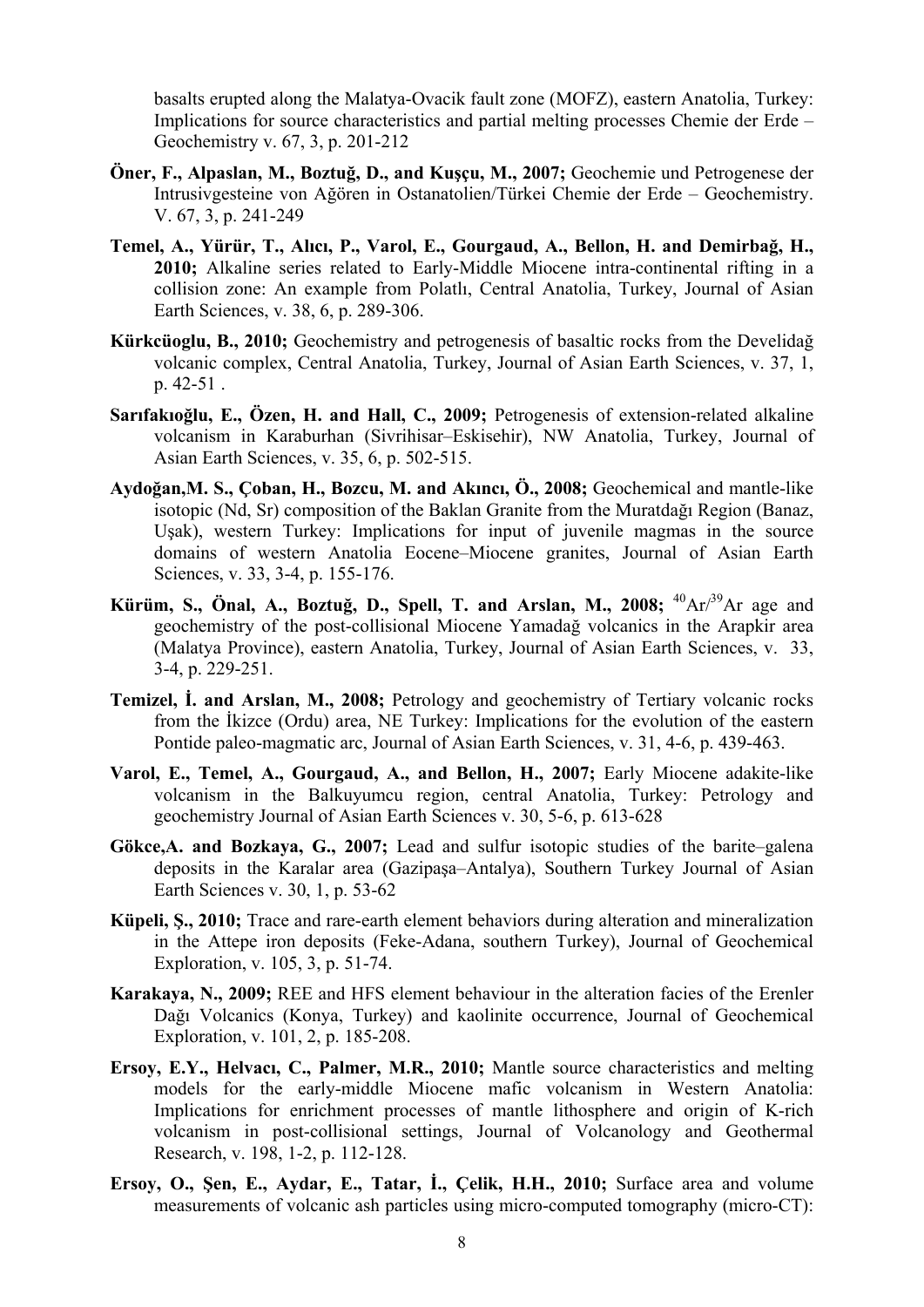[A comparison with scanning electron microscope \(SEM\) stereoscopic imaging and](http://www.sciencedirect.com/science?_ob=ArticleURL&_udi=B6VCS-50RP1YW-2&_user=10&_coverDate=10%2F01%2F2010&_rdoc=10&_fmt=high&_orig=browse&_origin=browse&_zone=rslt_list_item&_srch=doc-info(%23toc%235962%232010%23998039996%232388746%23FLA%23display%23Volume)&_cdi=5962&_sort=d&_docanchor=&_ct=12&_acct=C000050221&_version=1&_urlVersion=0&_userid=10&md5=37cc0fc5e0de5418db0fc09f3d9bf072&searchtype=a)  [geometric considerations](http://www.sciencedirect.com/science?_ob=ArticleURL&_udi=B6VCS-50RP1YW-2&_user=10&_coverDate=10%2F01%2F2010&_rdoc=10&_fmt=high&_orig=browse&_origin=browse&_zone=rslt_list_item&_srch=doc-info(%23toc%235962%232010%23998039996%232388746%23FLA%23display%23Volume)&_cdi=5962&_sort=d&_docanchor=&_ct=12&_acct=C000050221&_version=1&_urlVersion=0&_userid=10&md5=37cc0fc5e0de5418db0fc09f3d9bf072&searchtype=a), [Journal of Volcanology and Geothermal Research,](http://www.sciencedirect.com/science/journal/03770273) v[. 196, 3-](http://www.sciencedirect.com/science?_ob=PublicationURL&_tockey=%23TOC%235962%232010%23998039996%232388746%23FLA%23&_cdi=5962&_pubType=J&view=c&_auth=y&_acct=C000050221&_version=1&_urlVersion=0&_userid=10&md5=8cde740a2b8ea88d0144bfe4b19e9576) [4](http://www.sciencedirect.com/science?_ob=PublicationURL&_tockey=%23TOC%235962%232010%23998039996%232388746%23FLA%23&_cdi=5962&_pubType=J&view=c&_auth=y&_acct=C000050221&_version=1&_urlVersion=0&_userid=10&md5=8cde740a2b8ea88d0144bfe4b19e9576), p. 281-286.

- **Ersoy, O., 2010;** [Surface area and volume measurements of volcanic ash particles by SEM](http://www.sciencedirect.com/science?_ob=ArticleURL&_udi=B6VCS-4Y1NV3H-1&_user=10&_coverDate=02%2F20%2F2010&_rdoc=3&_fmt=high&_orig=browse&_origin=browse&_zone=rslt_list_item&_srch=doc-info(%23toc%235962%232010%23998099996%231667090%23FLA%23display%23Volume)&_cdi=5962&_sort=d&_docanchor=&_ct=11&_acct=C000050221&_version=1&_urlVersion=0&_userid=10&md5=dcc3d04acb46003bb39f9a8322b4ec50&searchtype=a)  [stereoscopic imaging](http://www.sciencedirect.com/science?_ob=ArticleURL&_udi=B6VCS-4Y1NV3H-1&_user=10&_coverDate=02%2F20%2F2010&_rdoc=3&_fmt=high&_orig=browse&_origin=browse&_zone=rslt_list_item&_srch=doc-info(%23toc%235962%232010%23998099996%231667090%23FLA%23display%23Volume)&_cdi=5962&_sort=d&_docanchor=&_ct=11&_acct=C000050221&_version=1&_urlVersion=0&_userid=10&md5=dcc3d04acb46003bb39f9a8322b4ec50&searchtype=a), [Journal of Volcanology and Geothermal Research,](http://www.sciencedirect.com/science/journal/03770273) [v. 190, 3-4,](http://www.sciencedirect.com/science?_ob=PublicationURL&_tockey=%23TOC%235962%232010%23998099996%231667090%23FLA%23&_cdi=5962&_pubType=J&view=c&_auth=y&_acct=C000050221&_version=1&_urlVersion=0&_userid=10&md5=414f0630379f7f898a833c41f54a216a) p. 290-296.
- **Helvacı, C., Ersoy, E.Y., Sözbilir, H., Erkül, F., Sümer, Ö. and Uzel, B., 2010;** [Geochemistry and](http://www.sciencedirect.com/science?_ob=ArticleURL&_udi=B6VCS-4WGMB66-1&_user=10&_coverDate=08%2F20%2F2009&_rdoc=3&_fmt=high&_orig=browse&_origin=browse&_zone=rslt_list_item&_srch=doc-info(%23toc%235962%232009%23998149996%231396074%23FLA%23display%23Volume)&_cdi=5962&_sort=d&_docanchor=&_ct=7&_acct=C000050221&_version=1&_urlVersion=0&_userid=10&md5=1860d5e920eb49ec6e87a93d7d611e26&searchtype=a)  $^{40}Ar/^{39}Ar$  geochronology of Miocene volcanic rocks from the [Karaburun Peninsula: Implications for amphibole-bearing lithospheric mantle source,](http://www.sciencedirect.com/science?_ob=ArticleURL&_udi=B6VCS-4WGMB66-1&_user=10&_coverDate=08%2F20%2F2009&_rdoc=3&_fmt=high&_orig=browse&_origin=browse&_zone=rslt_list_item&_srch=doc-info(%23toc%235962%232009%23998149996%231396074%23FLA%23display%23Volume)&_cdi=5962&_sort=d&_docanchor=&_ct=7&_acct=C000050221&_version=1&_urlVersion=0&_userid=10&md5=1860d5e920eb49ec6e87a93d7d611e26&searchtype=a)  [Western Anatolia](http://www.sciencedirect.com/science?_ob=ArticleURL&_udi=B6VCS-4WGMB66-1&_user=10&_coverDate=08%2F20%2F2009&_rdoc=3&_fmt=high&_orig=browse&_origin=browse&_zone=rslt_list_item&_srch=doc-info(%23toc%235962%232009%23998149996%231396074%23FLA%23display%23Volume)&_cdi=5962&_sort=d&_docanchor=&_ct=7&_acct=C000050221&_version=1&_urlVersion=0&_userid=10&md5=1860d5e920eb49ec6e87a93d7d611e26&searchtype=a), [Journal of Volcanology and Geothermal Research,](http://www.sciencedirect.com/science/journal/03770273) [v. 185, 3](http://www.sciencedirect.com/science?_ob=PublicationURL&_tockey=%23TOC%235962%232009%23998149996%231396074%23FLA%23&_cdi=5962&_pubType=J&view=c&_auth=y&_acct=C000050221&_version=1&_urlVersion=0&_userid=10&md5=f18c7e0f84fa32b915706c91b00b5941), p. 181- 202.
- **Ulusoy, İ., Labazuy, P., Aydar, E., Ersoy, O., Çubukçu, E., 2008;** Structure of the Nemrut caldera (Eastern Anatolia, Turkey) and associated hydrothermal fluid circulation, [Journal of Volcanology and Geothermal Research,](http://www.sciencedirect.com/science/journal/03770273) [v. 174, 4,](http://www.sciencedirect.com/science?_ob=PublicationURL&_tockey=%23TOC%235962%232008%23998259995%23692945%23FLA%23&_cdi=5962&_pubType=J&view=c&_auth=y&_acct=C000050221&_version=1&_urlVersion=0&_userid=10&md5=555e21489906f4c353afea66f9bdf084) p. 269-283.
- **Oyman, T., 2010;** [Geochemistry, mineralogy and genesis of the Ayazmant Fe–Cu skarn](http://www.sciencedirect.com/science?_ob=ArticleURL&_udi=B6V90-4YP8TGY-1&_user=10&_coverDate=06%2F30%2F2010&_rdoc=4&_fmt=high&_orig=browse&_origin=browse&_zone=rslt_list_item&_srch=doc-info(%23toc%235884%232010%23999629996%232057736%23FLA%23display%23Volume)&_cdi=5884&_sort=d&_docanchor=&_ct=8&_acct=C000050221&_version=1&_urlVersion=0&_userid=10&md5=e0cd2b8d26c6f69352e998e83e69b444&searchtype=a)  [deposit in Ayvalik, \(Balikesir\), Turkey,](http://www.sciencedirect.com/science?_ob=ArticleURL&_udi=B6V90-4YP8TGY-1&_user=10&_coverDate=06%2F30%2F2010&_rdoc=4&_fmt=high&_orig=browse&_origin=browse&_zone=rslt_list_item&_srch=doc-info(%23toc%235884%232010%23999629996%232057736%23FLA%23display%23Volume)&_cdi=5884&_sort=d&_docanchor=&_ct=8&_acct=C000050221&_version=1&_urlVersion=0&_userid=10&md5=e0cd2b8d26c6f69352e998e83e69b444&searchtype=a) [Ore Geology Reviews,](http://www.sciencedirect.com/science/journal/01691368) [v. 37, 3-4,](http://www.sciencedirect.com/science?_ob=PublicationURL&_tockey=%23TOC%235884%232010%23999629996%232057736%23FLA%23&_cdi=5884&_pubType=J&view=c&_auth=y&_acct=C000050221&_version=1&_urlVersion=0&_userid=10&md5=7b75368d960a3d9b867524e4eee963a4) p. 175-201.
- **Yilmaz, H., Oyman, T., Sonmez, F. N., Arehart, G. B., Billor, Z., 2010;** [Intermediate](http://www.sciencedirect.com/science?_ob=ArticleURL&_udi=B6V90-4YTN3TD-2&_user=10&_coverDate=06%2F30%2F2010&_rdoc=8&_fmt=high&_orig=browse&_origin=browse&_zone=rslt_list_item&_srch=doc-info(%23toc%235884%232010%23999629996%232057736%23FLA%23display%23Volume)&_cdi=5884&_sort=d&_docanchor=&_ct=8&_acct=C000050221&_version=1&_urlVersion=0&_userid=10&md5=53326b963094336e15fdd609d3fcfc39&searchtype=a)  [sulfidation epithermal gold-base metal deposits in Tertiary subaerial volcanic rocks,](http://www.sciencedirect.com/science?_ob=ArticleURL&_udi=B6V90-4YTN3TD-2&_user=10&_coverDate=06%2F30%2F2010&_rdoc=8&_fmt=high&_orig=browse&_origin=browse&_zone=rslt_list_item&_srch=doc-info(%23toc%235884%232010%23999629996%232057736%23FLA%23display%23Volume)&_cdi=5884&_sort=d&_docanchor=&_ct=8&_acct=C000050221&_version=1&_urlVersion=0&_userid=10&md5=53326b963094336e15fdd609d3fcfc39&searchtype=a)  [Sahinli/Tespih Dere \(Lapseki/Western Turkey\)](http://www.sciencedirect.com/science?_ob=ArticleURL&_udi=B6V90-4YTN3TD-2&_user=10&_coverDate=06%2F30%2F2010&_rdoc=8&_fmt=high&_orig=browse&_origin=browse&_zone=rslt_list_item&_srch=doc-info(%23toc%235884%232010%23999629996%232057736%23FLA%23display%23Volume)&_cdi=5884&_sort=d&_docanchor=&_ct=8&_acct=C000050221&_version=1&_urlVersion=0&_userid=10&md5=53326b963094336e15fdd609d3fcfc39&searchtype=a), [Ore Geology Reviews,](http://www.sciencedirect.com/science/journal/01691368) [v. 37, 3-4,](http://www.sciencedirect.com/science?_ob=PublicationURL&_tockey=%23TOC%235884%232010%23999629996%232057736%23FLA%23&_cdi=5884&_pubType=J&view=c&_auth=y&_acct=C000050221&_version=1&_urlVersion=0&_userid=10&md5=7b75368d960a3d9b867524e4eee963a4) p. 236-258.
- **Yücel Öztürk, Y., Helvacı, C., Satır, M., 2008;** [The influence of meteoric water on skarn](http://www.sciencedirect.com/science?_ob=ArticleURL&_udi=B6V90-4RR8YKV-1&_user=10&_coverDate=11%2F30%2F2008&_rdoc=7&_fmt=high&_orig=browse&_origin=browse&_zone=rslt_list_item&_srch=doc-info(%23toc%235884%232008%23999659996%23699359%23FLA%23display%23Volume)&_cdi=5884&_sort=d&_docanchor=&_ct=20&_acct=C000050221&_version=1&_urlVersion=0&_userid=10&md5=f8313d0367fdd794b0d8711e8e1f8196&searchtype=a)  [formation and late-stage hydrothermal alteration at the Evciler skarn occurrences,](http://www.sciencedirect.com/science?_ob=ArticleURL&_udi=B6V90-4RR8YKV-1&_user=10&_coverDate=11%2F30%2F2008&_rdoc=7&_fmt=high&_orig=browse&_origin=browse&_zone=rslt_list_item&_srch=doc-info(%23toc%235884%232008%23999659996%23699359%23FLA%23display%23Volume)&_cdi=5884&_sort=d&_docanchor=&_ct=20&_acct=C000050221&_version=1&_urlVersion=0&_userid=10&md5=f8313d0367fdd794b0d8711e8e1f8196&searchtype=a)  Kazdağ[, NW Turkey,](http://www.sciencedirect.com/science?_ob=ArticleURL&_udi=B6V90-4RR8YKV-1&_user=10&_coverDate=11%2F30%2F2008&_rdoc=7&_fmt=high&_orig=browse&_origin=browse&_zone=rslt_list_item&_srch=doc-info(%23toc%235884%232008%23999659996%23699359%23FLA%23display%23Volume)&_cdi=5884&_sort=d&_docanchor=&_ct=20&_acct=C000050221&_version=1&_urlVersion=0&_userid=10&md5=f8313d0367fdd794b0d8711e8e1f8196&searchtype=a) [Ore Geology Reviews](http://www.sciencedirect.com/science/journal/01691368), [v. 34, 3](http://www.sciencedirect.com/science?_ob=PublicationURL&_tockey=%23TOC%235884%232008%23999659996%23699359%23FLA%23&_cdi=5884&_pubType=J&view=c&_auth=y&_acct=C000050221&_version=1&_urlVersion=0&_userid=10&md5=49986456d12abc855b03eb91a29d21ac), p. 271-284.
- **Akbulut, M., Piskin, Ö., Arai, S., Özgenç, İ. and Minareci, F., 2010;** Base metal (BM) and platinum-group elements (PGE) mineralogy and geochemistry of the Elmaslar chromite deposit (Denizli, SW Turkey): implications for a local BM and PGE enrichment. Ofioliti, 35(1): 1-20.
- **Aral I. Okay, A. I. and Donna L. Whitney, D. L., 2010;** Blueschists, eclogites, ophiolites and suture zones in northwest Turkey: a review and a field excursion guide, Ofioliti, 35(2): 131-171.
- **Akbulut, M., Colak, M., Oyman, T., Gnos E. and Piskin, Ö., 2009;** Formation of podiform dunites in the Lycian Peridotite Nappes (Agla - Koycegiz, Sw Turkey), Ofioliti, 34(1): 1-15.
- **Akbulut, M. and Piskin**, **Ö., 2008;** Preliminary investigations on a recently discovered copper mineralization in the Lycian Nappes, SW Turkey, Ofioliti, 33(2): 87-93.
- **Okay, A. I., Satır, M. and Shang, C. K., 2008;** Ordovician metagranitoid from the Anatolide-Tauride Block, northwest Turkey: geodynamic implications, Terra Nova, [v.](http://onlinelibrary.wiley.com/doi/10.1111/ter.2008.20.issue-4/issuetoc)  [20, 4,](http://onlinelibrary.wiley.com/doi/10.1111/ter.2008.20.issue-4/issuetoc) p. 280–288.
- **Boztuğ, D., Harlavan, Y., Jonckheere, R., Can İ. and Sari, R., 2009;** Geochemistry and K-Ar cooling ages of the Ilıca, Çataldağ (Balıkesir) and Kozak (İzmir) granitoids, West Anatolia, Turkey, Geological Journal, [v. 44, 1,](http://onlinelibrary.wiley.com/doi/10.1002/gj.v44:1/issuetoc) p. 79–103.
- **Önal, A., 2008;** Mineral chemistry, crystallization conditions and magma mixing-mingling at Orduzu volcano (Malatya), Eastern Anatolia, Turkey, Geological Journal, [v. 43, 1,](http://onlinelibrary.wiley.com/doi/10.1002/gj.v43:1/issuetoc) p. 95–116.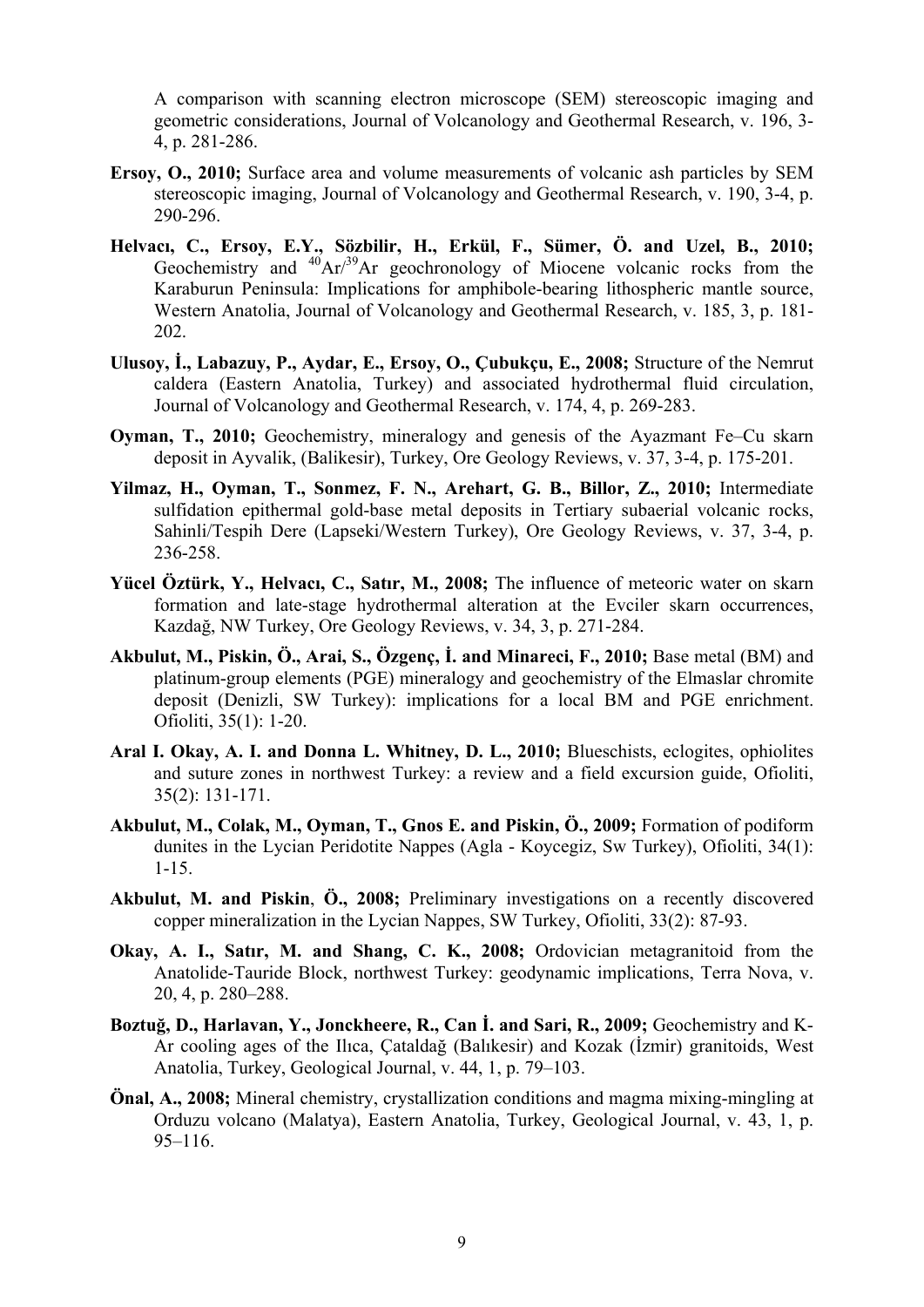- **Kaya, O., Ünay, E., Göktaş, F., and Saraç, G., 2007;** Early Miocene stratigraphy of central west Anatolia, Turkey: implications for the tectonic evolution of the eastern Aegean area Geological Journal, v. 42, p. 85–109.
- **Yılmaz, K., 2010;** Origin of anorogenic 'lamproite-like' potassic lavas from the Denizli region in Western Anatolia Extensional Province, Turkey, Mineralogy [and Petrology](http://www.springerlink.com/content/0930-0708/), [v.](http://www.springerlink.com/content/0930-0708/99/3-4/)  [99, 3-4](http://www.springerlink.com/content/0930-0708/99/3-4/), p. 219-239.
- **[Ustaömer,](http://www.springerlink.com/content/?Author=P.+Ayda+Usta%c3%b6mer) P. A., [Ustaömer](http://www.springerlink.com/content/?Author=Timur+Usta%c3%b6mer), T., [Collins,](http://www.springerlink.com/content/?Author=Alan+S.+Collins) A. S. and [Reischpeitsch](http://www.springerlink.com/content/?Author=J%c3%b6rg+Reischpeitsch), J., 2009;** Lutetian arctype magmatism along the southern Eurasian margin: New U-Pb LA-ICPMS and whole-rock geochemical data from Marmara Island, NW Turkey, [Mineralogy and](http://www.springerlink.com/content/0930-0708/)  [Petrology,](http://www.springerlink.com/content/0930-0708/) [v. 96, Numbers 3-4,](http://www.springerlink.com/content/0930-0708/96/3-4/) p. 177-196.
- **[Toksoy-Köksal](http://www.springerlink.com/content/?Author=Fatma+Toksoy-K%c3%b6ksal), F., [Oberhaensli](http://www.springerlink.com/content/?Author=Roland+Oberhaensli), R. and [Göncüoglu,](http://www.springerlink.com/content/?Author=M.+Cemal+G%c3%b6nc%c3%bcoglu) M. C., 2009;** Hydrous aluminosilicate metasomatism in an intra-oceanic subduction zone: Implications from the Kurancali (Turkey) ultramafic-mafic cumulates within the Alpine Neotethys Ocean, [Mineralogy and Petrology](http://www.springerlink.com/content/0930-0708/), [v. 95, 3-4](http://www.springerlink.com/content/0930-0708/95/3-4/), p. 273-290.
- **[Ozgenc,](http://www.springerlink.com/content/?Author=I.+Ozgenc)I. and [Ilbeyli,](http://www.springerlink.com/content/?Author=N.+Ilbeyli) N., 2009;** Geochemical constraints on petrogenesis of Late Cretaceous alkaline magmatism in east-central Anatolia (Hasancelebi–Basören, Malatya), Turkey, [Mineralogy and Petrology](http://www.springerlink.com/content/0930-0708/), [v. 95, 1-2](http://www.springerlink.com/content/0930-0708/95/1-2/), p. 71-85.
- **[Yavuz,](http://www.springerlink.com/content/?Author=F.+Yavuz) F., [Fuchs](http://www.springerlink.com/content/?Author=Y.+Fuchs), Y.[, Karakaya](http://www.springerlink.com/content/?Author=N.+Karakaya), N. and [Karakaya,](http://www.springerlink.com/content/?Author=M.+%c3%87.+Karakaya) M. Ç., 2008;** Chemical composition of tourmaline from the Asarcık Pb–Zn–Cu  $\pm$  U deposit, Şebinkarahisar, Turkey, [Mineralogy and Petrology](http://www.springerlink.com/content/0930-0708/), [v. 94, 3-4](http://www.springerlink.com/content/0930-0708/94/3-4/), p. 195-208.
- **[Köksal,](http://www.springerlink.com/content/?Author=S.+K%c3%b6ksal) S., [Göncüoglu](http://www.springerlink.com/content/?Author=M.+Cemal+G%c3%b6nc%c3%bcoglu), M. C., [Toksoy-Köksal,](http://www.springerlink.com/content/?Author=F.+Toksoy-K%c3%b6ksal) F., [Möller,](http://www.springerlink.com/content/?Author=A.+M%c3%b6ller) A. and [Kemnitz](http://www.springerlink.com/content/?Author=H.+Kemnitz), H., 2008;** Zircon typologies and internal structures as petrogenetic indicators in contrasting granitoid types from central Anatolia, Turkey, [Mineralogy and Petrology](http://www.springerlink.com/content/0930-0708/), [v. 93, 3-4](http://www.springerlink.com/content/0930-0708/93/3-4/), p.185-211
- **[Boztu](http://www.springerlink.com/content/?Author=D.+Boztu%c4%9f)ğ, D., [Arehart,](http://www.springerlink.com/content/?Author=G.+B.+Arehart) G. B., [Platevoet](http://www.springerlink.com/content/?Author=B.+Platevoet), B., [Harlavan](http://www.springerlink.com/content/?Author=Y.+Harlavan) Y., an[d Bonin](http://www.springerlink.com/content/?Author=B.+Bonin) B., 2007;** [High-K, calc](http://www.springerlink.com/content/l666420n26315222/)[alkaline I-type granitoids from the composite Yozgat batholith generated in a post](http://www.springerlink.com/content/l666420n26315222/)[collisional setting following continent-oceanic island arc collision in central Anatolia,](http://www.springerlink.com/content/l666420n26315222/) Turkey. Mineralogy and Petrology, [v. 91,](http://www.springerlink.com/content/0930-0708/91/) 3-4, 191-223
- **Federici, İ., Cavazza, W., Okay, A. I., Beyssac, O., Zattin, M., Corrado, S. and Dellisanti, F., 2010;** Thermal Evolution of the Permo−Triassic Karakaya Subductionaccretion Complex Between the Biga Peninsula and the Tokat Massif (Anatolia), Turkish J. Earth Sci., v. 19, p. 409-429.
- **Agostini, S., Tokçaer, M. and Savaşçın, M. Y., 2010;** Volcanic Rocks From Foça-Karaburun and Ayvalik-Lesvos grabens (Western Anatolia) and Their Petrogenetic-Geodynamic Significance, Turkish J. Earth Sci., v. 19, p. 157-184.
- **Şahin, S. Y., Örgün, Y., Güngör, Y., Göker, A. F., Gültekin, A.H. and Karacık, Z., 2010;** Mineral and Whole-rock Geochemistry of the Kestanbol Granitoid (Ezine-Çanakkale) and its Mafic Microgranular Enclaves in Northwestern Anatolia: Evidence of Felsic and Mafic Magma Interaction Turkish J. Earth Sci., v.19, p. 101-122.
- **Ekici,T., Alpaslan, M., Parlak, O. and Uçurum, A., 2009;** Geochemistry of the Middle Miocene Collision-Related Yamadaği ( Eastern Anatolia) Calc-Alkaline Volcanics, Turkey, Turkish J. Earth Sci., v. 18, p. 511-528.
- **İlbeyli, N., Pearce, J. A., Meighan, I. G. and Fallick, A. E., 2009;** Contemporaneous Late Cretaceous Calc-alkaline and Alkaline Magmatism in Central Anatolia, Turkey: O Isotope Constraints on Petrogenesis, Turkish J. Earth Sci., v. 18, p. 529-547.
- **Kaygusuz, A., Chen, B., Aslan, Z., Siebel, W. and Şen, C., 2009;** U-Pb zircon SHRIMP ages, geochemical and Sr-Nd isotopic compositions of the Early Cretaceous I-type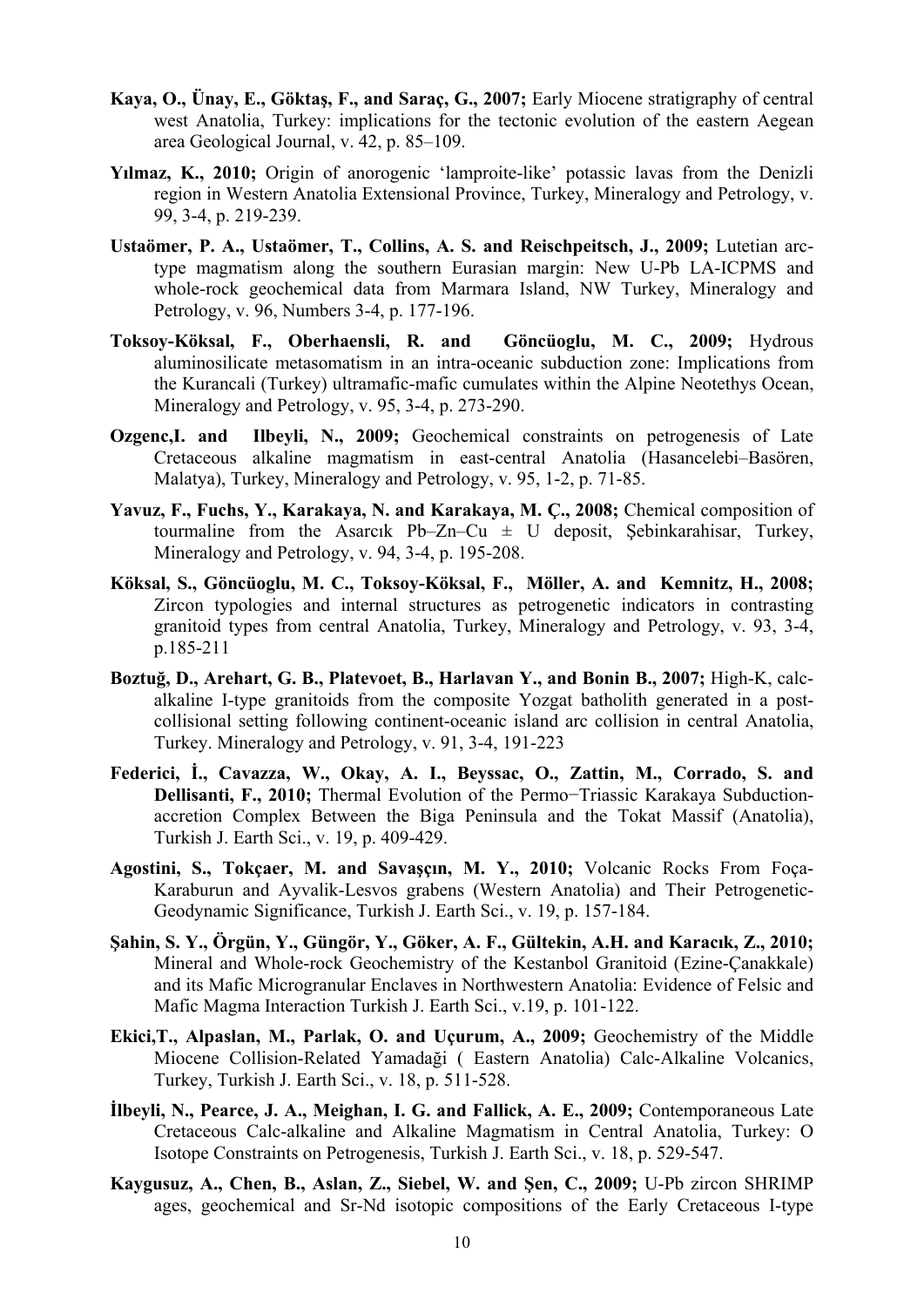Sarıosman pluton, Eastern Pontides, NE Turkey, Turkish J. Earth Sci., v. 18, p. 549- 581.

- **Çolakoğlu, A. R., 2009;** Geochemical and Mineralogical Characteristics of Fe-Ni Laterite Ore of Sarıçimen (Çaldıran-Van) Area in Eastern Anatolia, Turkey Turkish J. Earth Sci., v. 18, p. 449-464.
- **Aydın, F., Karslı, O. and Sadıklar, M. B., 2009;** Compositional Variations, Zoning Types and Petrogenetic Implications of Low-pressure Clinopyroxenes in the Neogene Alkaline Volcanic Rocks of Northeastern Turkey, Turkish J. Earth Sci., v. 18, p. 163-186.
- **Sarıfakıoğlu, E., Özen, H. and Winchester, J. A., 2009;** Petrogenesis of the Refahiye Ophiolite and its Tectonic Significance for Neotethyan Ophiolites Along the İzmir-Ankara-Erzincan Suture Zone, Turkish J. Earth Sci., v.18, p. 187-207.
- **Güçtekin, A and Köprübaşı, N., 2009;** Geochemical Characteristics of Mafic and Intermediate Volcanic Rocks from the Hasandağ and Erciyes Volcanoes (Central Anatolia, Turkey), Turkish J. Earth Sci., v. 18, p. 1-27.
- **Temizel, İ. and Arslan, M., 2009;** Mineral Chemistry and Petrochemistry of Post-Collisional Tertiary Mafic to Felsic Cogenetic Volcanics in the Ulubey (Ordu) Area, Eastern Pontides, NE Turkey, Turkish J. Earth Sci., v. 18, p. 29-53.
- **Sarıfakıoğlu, E., Özen, H. and Winchester, J. A., 2009;** Whole Rock and Mineral Chemistry of Ultramafic-mafic Cumulates from the Orhaneli (Bursa) Ophiolite, NW Anatolia. Turkish J. Earth Sci., v. 18, p. 55-83.
- **Boztuğ, D., Güney, Ö., Heizler, M., Jonckheer, R. J., Tichomirowa, M. and Otlu, N., 2009;** 207Pb-206Pb, 40Ar-39Ar and Fission-Track Geothermochronology Quantifying Cooling and Exhumation History of the Kaman-Kırşehir Region Intrusions, Central Anatolia, Turkey, Turkish J. Earth Sci., v.18, p. 85-108.
- **Boztuğ, D., Türksever, E., Heizler, M., Jonckheer, R. J. and Tichomirowa, M., 2009;**  $^{207}Pb^{-206}Pb$ ,  $^{40}Ar^{-39}Ar$  and Apatite Fission-Track Geothermochronology Revealing the Emplacement, Cooling and Exhumation History of the Karaçayır Syenite (N Sivas), East-Central Anatolia, Turkey, Turkish J. Earth Sci., v. 18, p. 109-125.
- **Bozkaya, G. and Gökçe, A., 2009;** Lead and Sulfur Isotope Studies of the Koru (Çanakkale, Turkey) Lead-Zinc Deposits, Turkish J. Earth Sci., v. 18, p. 127-137.
- **Abdioğlu, E. and Arslan, M., 2009;** Alteration Mineralogy and Geochemistry of the Hydrothermally Altered Rocks of the Kutlular (Sürmene) Massive Sulfide Deposit, NE Turkey, Turkish J. Earth Sci., v. 18, p. 139-162.
- **Boztuğ, D., Temiz, H., Jonckheere, R. and Ratscbacher , L., 2008;** Punctuated Exhumation and Foreland Basin Formation and Infilling in (Circum)-Central Anatolia (Turkey) Associated with the Neo-Tethyan Closure, Turkish J. Earth Sci., v. 17, p. 673- 684.
- **Çelik, Ö. F., 2008;** Detailed Geochemistry and K-Ar Geochronology of the Metamorphic Sole Rocks and Their Mafic Dykes from the Mersin Ophiolite, Southern Turkey, Turkish J. Earth Sci., v. 17, p. 685-708.
- **Varol, E., Temel, A. and Gourgaud, A., 2008;** Textural and Compositional Evidence for Magma Mixing in the Evolution of the Çamlıdere Volcanic Rocks (Galatean Volcanic Province), Central Anatolia, Turkey, Turkish J. Earth Sci., v. 17, p. 709-727.
- **Seyrek, A., Westaway, R., Pringle, M., Yurtmen, S., Demir, T. and Rowbotham, G., 2008;** Timing of the Quaternary Elazığ Volcanism, Eastern Turkey, and its Significance for Constraining Landscape Evolution and Surface Uplift, Turkish J. Earth Sci., v. 17, p.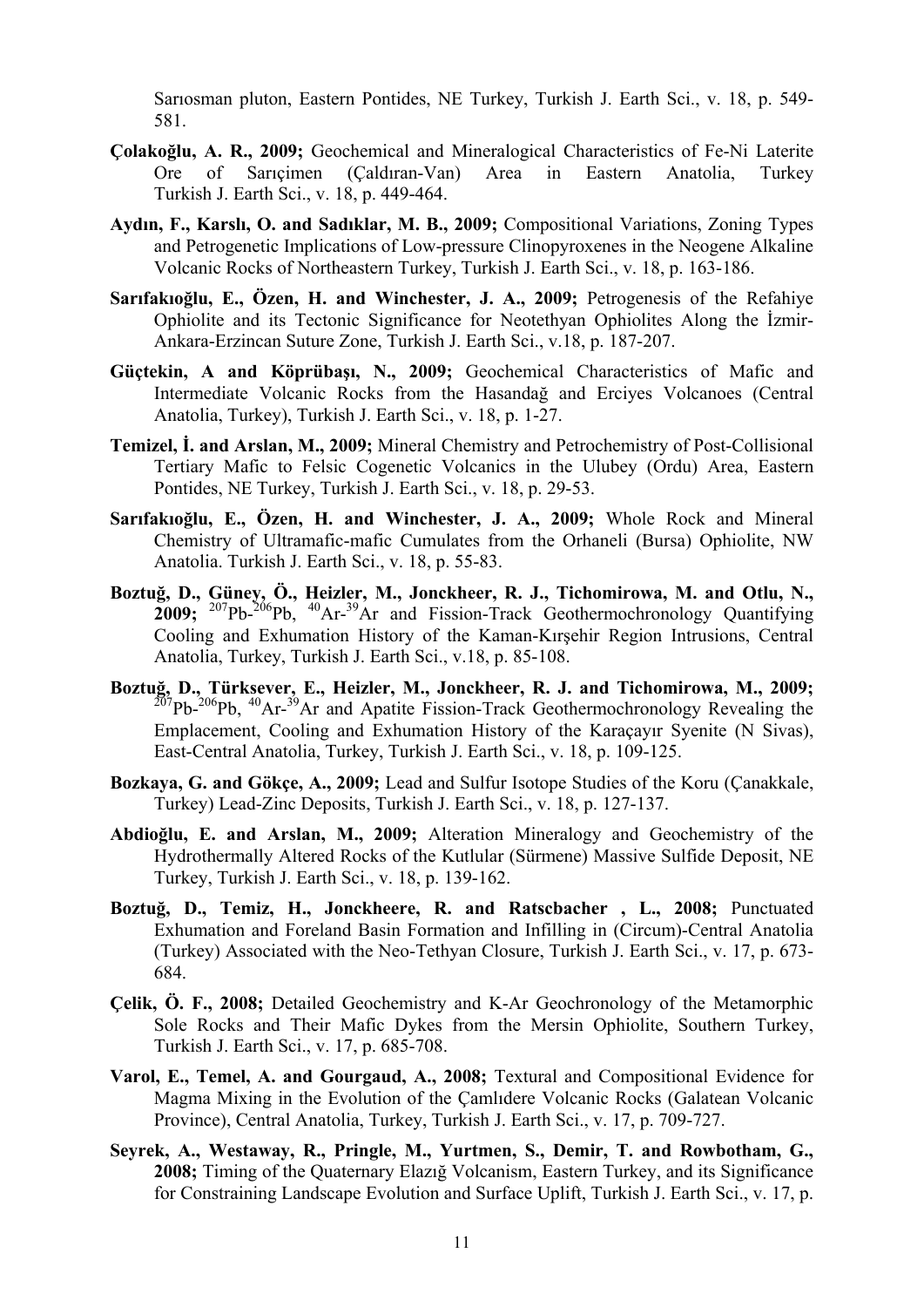497-541.

- **Boztuğ , D., 2008;** Petrogenesis of the Kösedağ Pluton, Suşehri-NE Sivas, East-Central Pontides, Turkey, Turkish J. Earth Sci., v. 17, p. 241-262.
- **Karslı, O., Aydın, F., Uysal, İ. and Sadıklar, M. B., 2008;** Magma Interaction Processes Inferred from Fe-Ti Oxide Compositions in the Dölek and Sarıçiçek Plutons, Eastern Turkey, Turkish J. Earth Sci., v. 17, p. 297-315.
- **Bağcı, U., Parlak, O. and Höck, V., 2008;** Geochemistry and Tectonic Environment of Diverse Magma Generations Forming the Crustal Units of the Kızıldağ (Hatay) Ophiolite, Southern Turkey, Turkish J. Earth Sci., v. 17, p. 43-71.
- Önal, A., Boztuğ, D., Arslan, M., Spell, T. L. and Kürüm, S., 2008; Petrology and <sup>40</sup>Ar-<sup>39</sup>Ar Age of the Bimodal Orduzu Volcanics (Malatya) from the Western end of the Eastern Anatolian Neogene Volcanism, Turkey, Turkish J. Earth Sci., v. 17, p. 85-109.
- **Köksal, S. and Göncüoğlu, M. C., 2008;** Sr and Nd Isotopic Characteristics of Some S-, Iand A-type Granitoids from Central Anatolia, Turkish J. Earth Sci.,v. 17, p. 111-127.
- **Ceryan, Ş., 2008;** New Chemical Weathering Indices for Estimating the Mechanical Properties of Rocks: A Case Study from the Kürtün Granodiorite, NE Turkey. Turkish J. Earth Sci., v. 17, p. 187-207.
- **Karacık, Z., Yılmaz, Y., Pearce, J. A.,2007;** The Dikili-Çandarlı Volcanics, Western Turkey: Magmatic Interactions as Recorded by Petrographic and Geochemical Features.Turkish J. Earth Sci.,16, 493-522.
- **Şen, C., 2007;** Jurassic Volcanism in the Eastern Pontides: Is it Rift Related or Subduction Related? Turkish J. Earth Sci., 16, p. 523-539.
- **Ersoy, Y., and Helvacı, C., 2007;** Stratigraphy and Geochemical Features of the Early Miocene Bimodal (Ultrapotassic and Calc-alkaline) Volcanic Activity Within the NEtrending Selendi Basin, Western Anatolia, Turkey Turkish J. Earth Sci., 16, p. 117-139.
- **Mutlu, H., 2007;** Constraints on the Origin of the Balıkesir Thermal Waters (Turkey) from Stable Isotope  $(^{18}O, D, ^{13}C, ^{34}S)$  and Major-Trace Element Compositions. Turkish J. Earth Sci., **16**, p. 13-32.
- **Serpen, U., Aksoy, N., Tahir Öngür, T. And Korkmaz, E. D., 2009;** [Geothermal energy in](http://www.sciencedirect.com/science?_ob=ArticleURL&_udi=B6VCN-4VH32YV-2&_user=10&_coverDate=06%2F30%2F2009&_alid=1712594551&_rdoc=3&_fmt=high&_orig=search&_origin=search&_zone=rslt_list_item&_cdi=5959&_sort=r&_st=4&_docanchor=&_ct=4362&_acct=C000050221&_version=1&_urlVersion=0&_userid=10&md5=5b68bc3c57c5a75c87efb45333dfcc10&searchtype=a)  [Turkey: 2008 update](http://www.sciencedirect.com/science?_ob=ArticleURL&_udi=B6VCN-4VH32YV-2&_user=10&_coverDate=06%2F30%2F2009&_alid=1712594551&_rdoc=3&_fmt=high&_orig=search&_origin=search&_zone=rslt_list_item&_cdi=5959&_sort=r&_st=4&_docanchor=&_ct=4362&_acct=C000050221&_version=1&_urlVersion=0&_userid=10&md5=5b68bc3c57c5a75c87efb45333dfcc10&searchtype=a), Geothermics, v. 38, 2, p. 227-237.
- **Aksoy, N., Serpen, U. and Filiz, Ş., 2008;** [Management of the Balcova–Narlidere](http://www.sciencedirect.com/science?_ob=ArticleURL&_udi=B6VCN-4S0RC1V-1&_user=10&_coverDate=08%2F31%2F2008&_alid=1712594551&_rdoc=23&_fmt=high&_orig=search&_origin=search&_zone=rslt_list_item&_cdi=5959&_sort=r&_st=4&_docanchor=&_ct=4362&_acct=C000050221&_version=1&_urlVersion=0&_userid=10&md5=7cd6ca76387e16046401e9b5e9c68575&searchtype=a)  [geothermal reservoir, Turkey,](http://www.sciencedirect.com/science?_ob=ArticleURL&_udi=B6VCN-4S0RC1V-1&_user=10&_coverDate=08%2F31%2F2008&_alid=1712594551&_rdoc=23&_fmt=high&_orig=search&_origin=search&_zone=rslt_list_item&_cdi=5959&_sort=r&_st=4&_docanchor=&_ct=4362&_acct=C000050221&_version=1&_urlVersion=0&_userid=10&md5=7cd6ca76387e16046401e9b5e9c68575&searchtype=a) Geothermics, v. 37, 4, p. 444-466.
- **Karakus, H. and Simsek, Ş., 2008;**[Hydrogeological and geochemical studies of the Efteni](http://www.sciencedirect.com/science?_ob=ArticleURL&_udi=B6VCN-4T1X2D0-1&_user=10&_coverDate=10%2F31%2F2008&_alid=1712594551&_rdoc=38&_fmt=high&_orig=search&_origin=search&_zone=rslt_list_item&_cdi=5959&_sort=r&_st=4&_docanchor=&view=c&_ct=4362&_acct=C000050221&_version=1&_urlVersion=0&_userid=10&md5=917c43c12c0efb657dcd4a344248ed17&searchtype=a)  [and Derdin geothermal areas, Turkey](http://www.sciencedirect.com/science?_ob=ArticleURL&_udi=B6VCN-4T1X2D0-1&_user=10&_coverDate=10%2F31%2F2008&_alid=1712594551&_rdoc=38&_fmt=high&_orig=search&_origin=search&_zone=rslt_list_item&_cdi=5959&_sort=r&_st=4&_docanchor=&view=c&_ct=4362&_acct=C000050221&_version=1&_urlVersion=0&_userid=10&md5=917c43c12c0efb657dcd4a344248ed17&searchtype=a), Geothermics, v. 37, 5, p. 510-524.
- **Möller, P., Dulski, P. and Özgür, N., 2008;** [Partitioning of rare earths and some major](http://www.sciencedirect.com/science?_ob=ArticleURL&_udi=B6VCN-4RDBYVS-1&_user=10&_coverDate=04%2F30%2F2008&_alid=1712621646&_rdoc=19&_fmt=high&_orig=search&_origin=search&_zone=rslt_list_item&_cdi=5959&_st=5&_docanchor=&_ct=1299&_acct=C000050221&_version=1&_urlVersion=0&_userid=10&md5=68029fe4f3f70b33b19acfc20a318cb7&searchtype=a)  [elements in the Kizildere geothermal field, Turkey](http://www.sciencedirect.com/science?_ob=ArticleURL&_udi=B6VCN-4RDBYVS-1&_user=10&_coverDate=04%2F30%2F2008&_alid=1712621646&_rdoc=19&_fmt=high&_orig=search&_origin=search&_zone=rslt_list_item&_cdi=5959&_st=5&_docanchor=&_ct=1299&_acct=C000050221&_version=1&_urlVersion=0&_userid=10&md5=68029fe4f3f70b33b19acfc20a318cb7&searchtype=a), Geothermics, v. 37, 2, p. 132-156.
- Aksoy, N., Simsek, C. and Gunduz, O., 2009; Groundwater contamination mechanism in a [geothermal field: A case study of Balcova, Turkey](http://www.sciencedirect.com/science?_ob=ArticleURL&_udi=B6V94-4TF7C4N-1&_user=10&_coverDate=01%2F07%2F2009&_alid=1712594551&_rdoc=13&_fmt=high&_orig=search&_origin=search&_zone=rslt_list_item&_cdi=5888&_sort=r&_st=4&_docanchor=&_ct=4362&_acct=C000050221&_version=1&_urlVersion=0&_userid=10&md5=f3b2a06299a5e2ec9130d56d7ddd4231&searchtype=a), Journal of Contaminant Hydrology, v. 103, 1-2, p. 13-28.
- **Demir, T., Seyrek, A., Guillou, H., Scaillet, S., Westaway, R. and Bridgland, D., 2009;** [Preservation by basalt of a staircase of latest Pliocene terraces of the River Murat in](http://www.sciencedirect.com/science?_ob=ArticleURL&_udi=B6VF0-4W0SK2H-1&_user=10&_coverDate=09%2F30%2F2009&_alid=1712594551&_rdoc=16&_fmt=high&_orig=search&_origin=search&_zone=rslt_list_item&_cdi=5996&_sort=r&_st=4&_docanchor=&_ct=4362&_acct=C000050221&_version=1&_urlVersion=0&_userid=10&md5=75897034f46d11beb6cfc28bb682db99&searchtype=a)  [eastern Turkey: Evidence for rapid uplift of the eastern Anatolian Plateau](http://www.sciencedirect.com/science?_ob=ArticleURL&_udi=B6VF0-4W0SK2H-1&_user=10&_coverDate=09%2F30%2F2009&_alid=1712594551&_rdoc=16&_fmt=high&_orig=search&_origin=search&_zone=rslt_list_item&_cdi=5996&_sort=r&_st=4&_docanchor=&_ct=4362&_acct=C000050221&_version=1&_urlVersion=0&_userid=10&md5=75897034f46d11beb6cfc28bb682db99&searchtype=a), Global and Planetary Change, v. 68, 4, p. 254-269.
- **Çinku, M. C., Ustaömer, T., Hirt, A. M., Hisarlı, Z. M., Heller, F. and Orbay, N., 2010;** [Southward migration of arc magmatism during latest Cretaceous associated with slab](http://www.sciencedirect.com/science?_ob=ArticleURL&_udi=B6V6S-50BB5G9-1&_user=10&_coverDate=09%2F30%2F2010&_alid=1712619345&_rdoc=2&_fmt=high&_orig=search&_origin=search&_zone=rslt_list_item&_cdi=5822&_st=5&_docanchor=&_ct=19&_acct=C000050221&_version=1&_urlVersion=0&_userid=10&md5=ba280fcde094411f0fa878a56ccf7c67&searchtype=a)